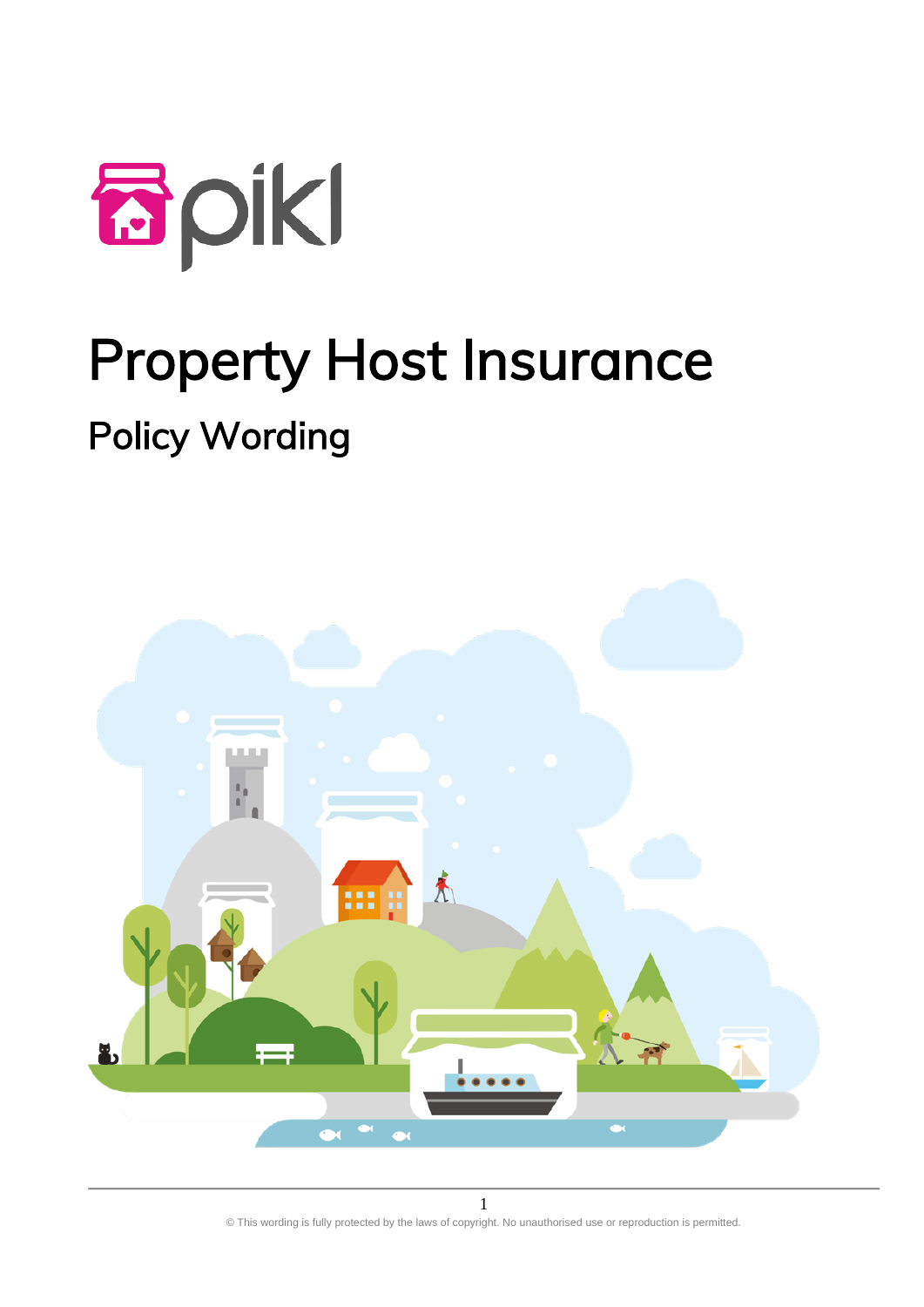

# **Contents**

| <b>About this Policy</b>                                     |         |                |
|--------------------------------------------------------------|---------|----------------|
| How to make a claim                                          | Page    | $\overline{4}$ |
| General information                                          | Page    | $\overline{4}$ |
| Complaints                                                   | Page 5  |                |
| <b>Financial Services Compensation Scheme</b>                | Page    | - 6            |
| Eligibility                                                  | Page 6  |                |
| <b>General Policy Conditions, Exclusions and Definitions</b> |         |                |
| Definitions                                                  | Page 8  |                |
| Information provided by you                                  | Page 9  |                |
| Changes which may affect your cover                          | Page 10 |                |
| Cancellation                                                 | Page 10 |                |
| Payment of premiums                                          | Page 11 |                |
| <b>General conditions</b>                                    | Page 11 |                |
| General exclusions                                           | Page 12 |                |
| Rights of third parties                                      | Page 14 |                |
| Sanctions                                                    | Page 14 |                |
| Our rights of subrogation                                    | Page 14 |                |
| Governing law and jurisdiction                               | Page 14 |                |
| <b>The Cover</b>                                             |         |                |
| <b>Buildings</b>                                             | Page 15 |                |
| Contents                                                     | Page 16 |                |
| Electric and Hybrid Home Charging Units                      | Page 19 |                |
| Legal liability                                              | Page 20 |                |
| Legal expenses                                               | Page 22 |                |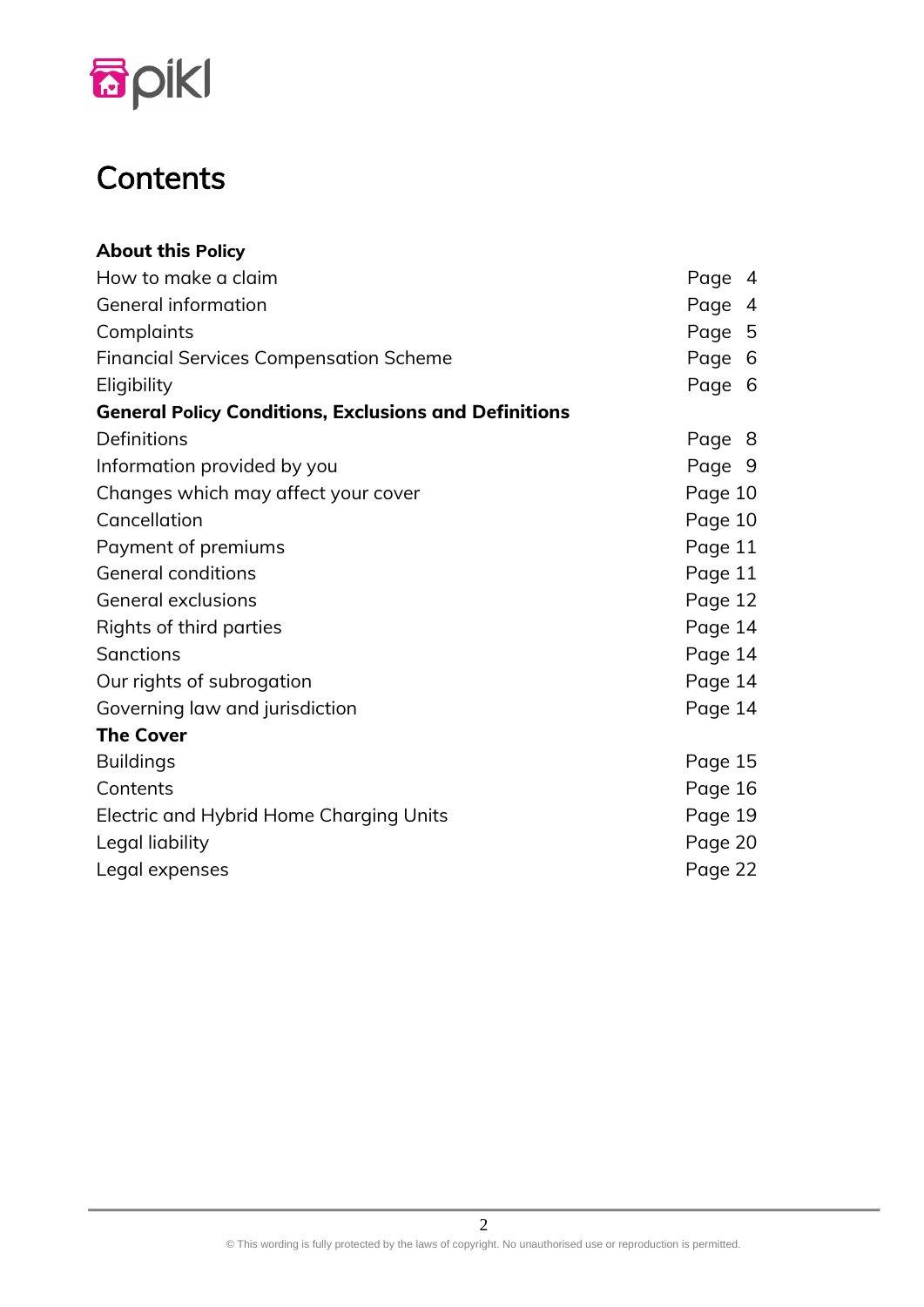

# About this policy

This insurance is administered by Pikl Insurance Services Ltd (Pikl) and is underwritten by **Your Insurers**.

# Pikl Insurance Services Ltd

Pikl Insurance Services Ltd is a company incorporated in England and Wales under No. 10449346, and whose registered address is Suite B, 2nd Floor, The Atrium, St Georges Street, Norwich, NR3 1AB. Pikl are authorised and regulated by the Financial Conduct Authority. Firm Reference no. 773457.

The Financial Services register can be checked by visiting their website on [https://register.fca.org.uk/.](https://register.fca.org.uk/)

In return for the payment of **Your** premium **We** will provide the insurance cover detailed in **Your Policy** schedule and this **Policy** document, subject to the terms and conditions, and exclusions shown in this document for all claims occurring during a **Valid Booking**.

**Your Policy** is valid for the **Period of Insurance** as shown on **Your Policy** schedule.

Please refer to the **Policy** documents provided to **You** when the **Policy** was purchased or amended, for details of the type and level of cover **Your Policy** provides

# Your Insurers

This policy is arranged by **Your Insurance Provider** and administered by Pikl Insurances Services Limited and underwritten by First Underwriting on behalf of Accredited Insurance (Europe) Limited – UK Branch for all sections except Legal Expenses which is provided by ARAG plc and is underwritten by AmTrust Europe Limited.

Pikl Insurance Services Ltd is a company incorporated in England and Wales under No. 10449346, and whose registered address is Suite B, 2nd Floor, The Atrium, St Georges Street, Norwich, NR3 1AB. Pikl are appointed as Insurers' Agents and are authorised and regulated by the Financial Conduct Authority under reference 773457.

First Underwriting Limited is registered in England & Wales, Company Number 07857938 and is authorised and Regulated by the Financial Conduct Authority under Firms Registration Number (FRN) 624585.

Accredited Insurance (Europe) Limited – UK Branch (UK Company Number: BR021362; FRN:608422) is the UK Branch of Accredited Insurance (Europe) Limited which is incorporated in Malta (Company number:C59505) with limited liability and with its Registered Office and principal place of business at Development House, St Anne Street, Floriana, FRN 9010 Malta. Accredited Insurance (Europe) Limited is licensed in accordance with the Insurance Business Act, 1998 (Chapter 403, Laws of Malta) to carry out insurance and reinsurance business, and together with its UK Branch, is subject to limited regulation by the UK's Financial Conduct Authority and the Prudential Regulation Authority.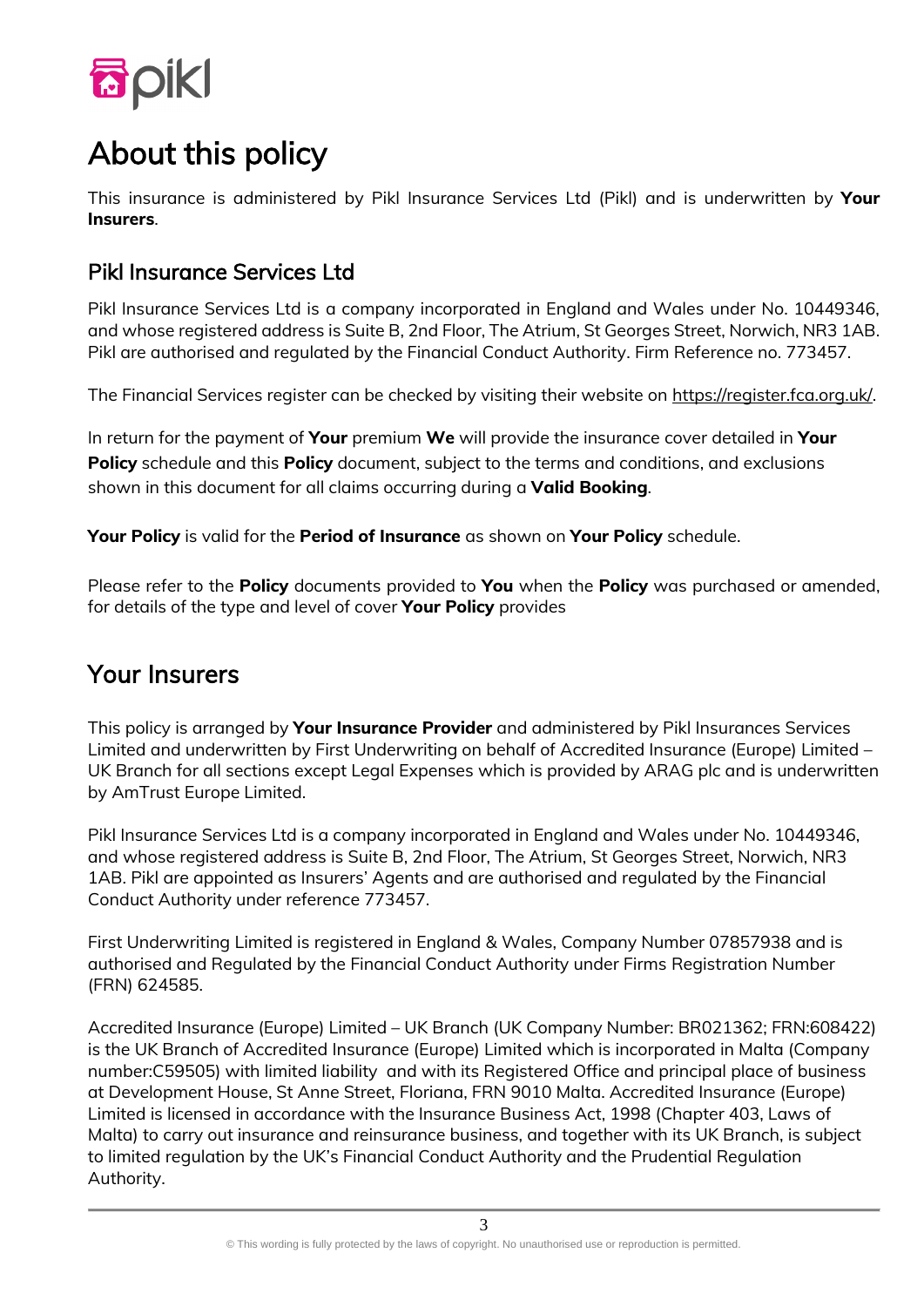

ARAG plc is registered in England number 02585818. Registered address: 9 Whiteladies Road, Clifton, Bristol BS8 1NN. ARAG plc is authorised under a Binding Authority Agreement with the insurer AmTrust Europe Limited to administer this insurance. AmTrust Europe Limited is authorised by the Prudential Regulation Authority and regulated by the Financial Conduct Authority and the Prudential Regulation Authority.

The Financial Services register can be checked by visiting the website www.fca.org.uk/register. The FCA is the independent watchdog that regulates financial services.

# How to Make a Claim

In the event of any incident or event that might lead to a claim under the **Policy**:

- **You** must contact **Us** as soon as possible and, in any event, no later than 30 days from the date of any incident or event
- When notifying a claim, **You** must provide **Your** name, **Your Policy** number, and full details of the loss or damage

Failure to comply with these conditions shall be a bar to any claim.

If **You** need to make a claim, please let **Us** know as soon as possible by contacting **Us** in one of the following ways providing **Your** policy number.

For all claims with the exception of Legal Expenses please use the details below:

Tel: 0330 124 5108

Claims Consortium Group, Blackdown House, Culmhead Business Centre, Culmhead, Taunton, Somerset, TA3 7DY

Email: piklclaims@claimsconsortiumgroup.co.uk

For Legal Expenses claims: Please contact ARAG with the details below:

Tel: 0117 917 1698

**You** can also download a claim form at www.arag.co.uk/newclaims

### General Information

This **Policy** wording, together with **Your Policy** schedule including any endorsements forms **Your Policy** and sets out the conditions of the contract of insurance between **You** and **Us**.

Please read **Your Policy** wording carefully and keep it, together with **Your** schedule in a safe place.

- **You** should understand what the insurance covers and does not cover
- **You** should understand **Your** duties under the insurance as the Policyholder
- **You** must tell **Us** as soon as possible of any circumstances **You** become aware of which may lead to a claim

**Your Policy** or sections of **Your Policy** may be underwritten by more than one **Insurer.**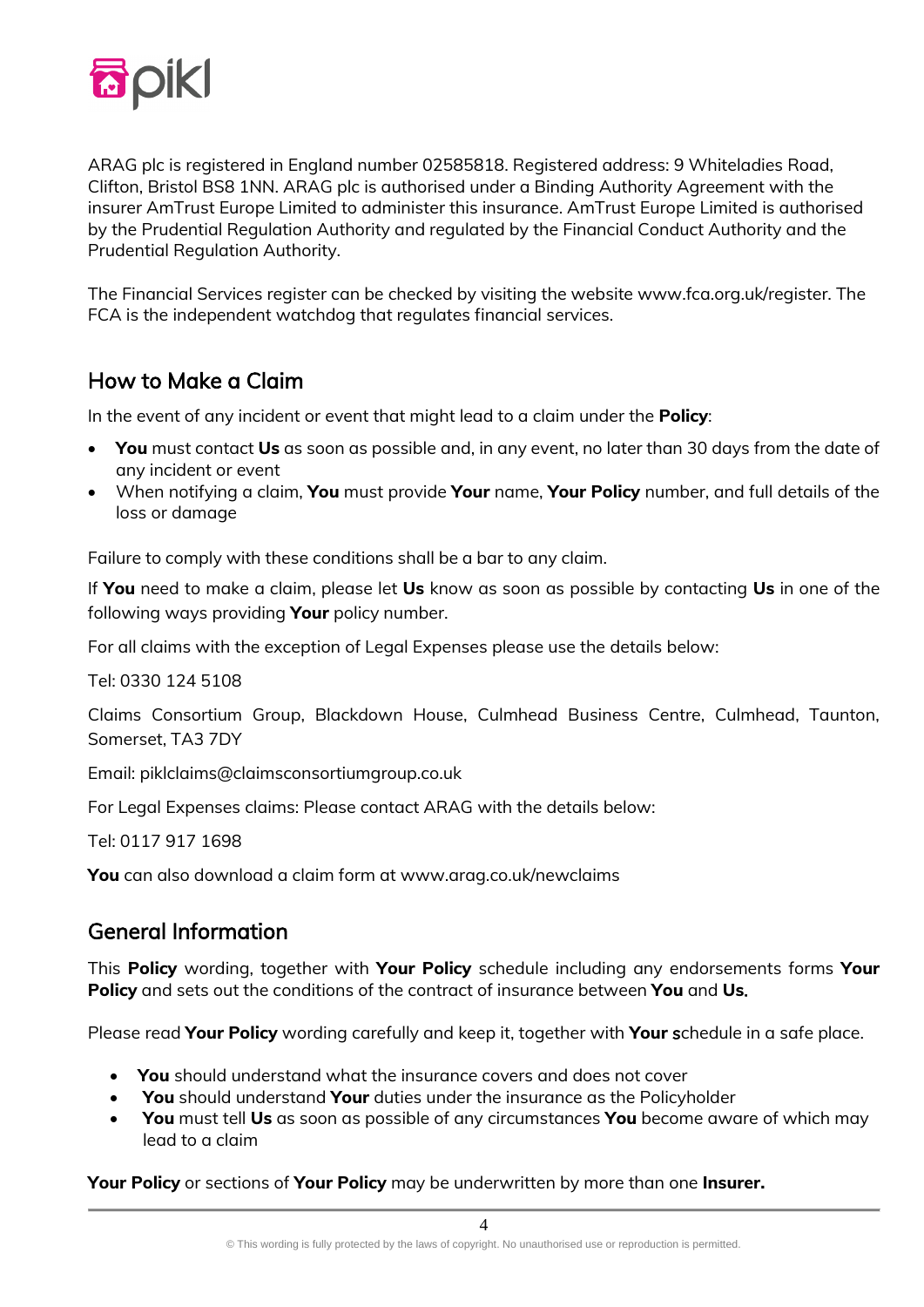

This **Policy** of Insurance is designed to work alongside **Your** existing **Property Policy** as an additional insurance cover providing cover when **You** are undertaking **Hosting Activities**. Therefore, in order for **You** to be eligible for this **Policy** and for it to provide **You** with the value and protection **You** require, **You** must have a valid annual **Property Policy** in place.

In purchasing this **Policy You** must also ensure that the cover will be in force for the entire occupancy period of **Your Guests** stay.

Where there is more than one **Insurer** noted, each **Insurer** is solely responsible for their own percentage of **Your Policy** or section of **Your Policy**, they are not responsible for any other **Insurer(s)** percentage of **Your Policy** or section of **Your Policy**.

### **Complaints**

It is **Our** intention to give **You** the best possible service however if You do have any cause for complaint about this insurance or the handling of any claim **You** should follow the complaints procedure below: In the first instance **You** should contact **Your Insurance Provider** who sold **You** this Policy.

If **Your Insurance Provider** is unable to resolve **Your** complaint and **Your** issue is in relation to a claim (except for Legal Expenses), please contact:

Mark Bacon, Managing Director, First Underwriting Ltd, Part Level 15, The Gherkin, 30 St Mary Axe, London, EC3A 8EP

In addition to the Financial Ombudsman Service (detailed later in this section) you may also be able to refer your complaint to: Office of the Arbiter for Financial Services, 1st Floor St Calcedonius Square, Floriana FRN 1530 Malta, telephone (+356) 212 49245 if you are not satisfied with our final response or we have not responded within fifteen (15) working days. You will have to pay EUR 25.00 at the time of making your complaint to the Arbiter to use this service.

About the Office of the Arbiter for Financial Services

The Office of the Arbiter for Financial Services considers that a 'complaint' refers to a statement of dissatisfaction addressed to an insurance undertaking by a person relating to the insurance contract or the service he/she has been provided with. The terms 'person' does not specify that this is limited to individuals and therefore any policyholder, insured person, beneficiary and injured third party (irrespective of the country of residence or where the risk in situated) is eligible to make a complaint. For more information on the Office of the Arbiter for Financial Services and its complaints process,

please visit: https://financialarbiter.org.mt/en/Pages/Home.aspx

If you have a complaint about the handling of any legal expenses claim please contact ARAG's Customer Relations Department using the contact details below:

ARAG plc,9 Whiteladies Road, Clifton, Bristol, BS8 1NN.

Tel: +44 (0)117 917 1561

Email: [customerrelations@arag.co.uk](mailto:customerrelations@arag.co.uk)

In all correspondence please state that **Your** insurance is administered by Pikl Insurance Services and quote **Your** unique policy number.

Following the complaints procedure does not affect **Your** legal rights as a consumer. For further information **You** can contact the Citizens Advice Bureau or Trading Standards.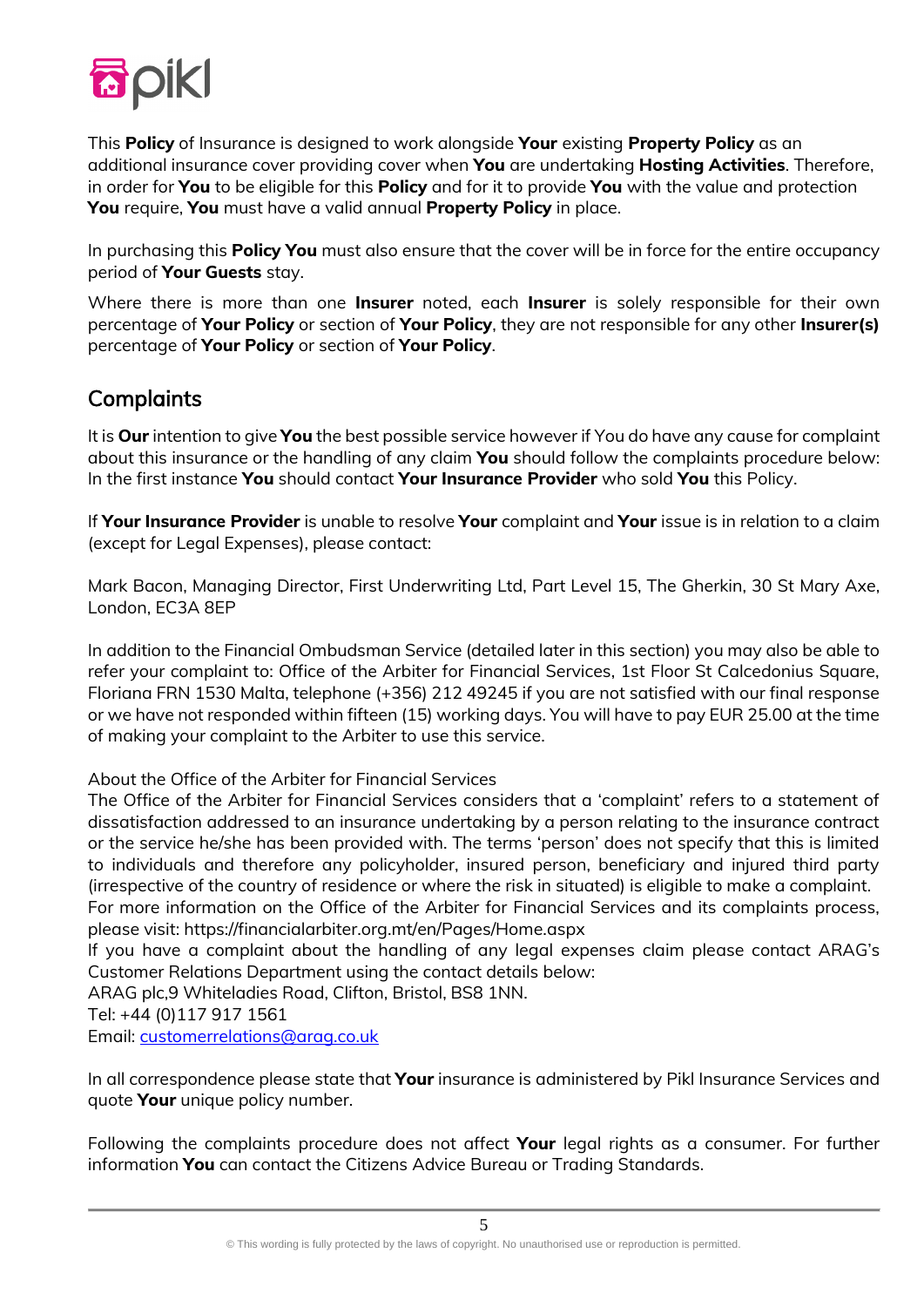

If **We** have not completed our investigations into **Your** complaint within 8 weeks of receiving **Your** complaint or if **You** are not happy with **Our** final response, **You** may ask the Financial Ombudsman Service (FOS) to look at **Your** complaint. If **You** decide to contact them, **You** should do so within 6 months of receiving the Final Response Letter.

For more information regarding the scope of the Financial Ombudsman Service please refer to: www.financial-ombudsman.org.uk

The Financial Ombudsman Service, Exchange Tower, London, E14 9SR

Tel: 0800 023 4567

Get in touch online: https://www.financial-ombudsman.org.uk/contact-us/complain-online

## Financial Services Compensation Scheme

**We** are members of the Financial Services Compensation Scheme (FSCS) and **You** may be entitled to compensation from the scheme if **We** are unable to meet **Our** obligations under this insurance. **You** can get more information about compensation scheme arrangements from the FSCS or visit [www.fscs.org.uk.](http://www.fscs.org.uk/)

## **Eligibility**

In order for this **Policy** to be valid **You** must have met the conditions as detailed below:

#### **About You**

- **You** are a UK or Isle of Man resident (this does not include the Channel Islands)
- **You** are the property owner or have a legal responsibility for the property (Not applicable if **You** are a **Tenant**)
- **You** have not had more than 2 property insurance or Host insurance claims in the last 12 months or over 3 in the last 5 years

#### **About Your Property**

- The Property is well maintained in a good state of repair and is not undergoing renovation
- The Property is located within the United Kingdom (including Northern Ireland),
- The Property is not a grade 1 listed Building or equivalent
- The Property does not have a thatched (or part thatched) roof
- The Property has a rebuild value less than £1,000,000

#### **About Your Hosting**

- **You** have less than 20 people (10 adults / 10 children) staying in **Your** Property at any one time
- **You** have an existing policy of property insurance in place and have informed /will inform the insurer within the next 30 days that there is or may be short term letting activity at the property.
- **You** are operating your let in compliance with any local authority regulations, laws and within any relevant permissions or statutory conditions that may exist
- **You** agree to provide and or give us permission to access your letting history including with the sharing platform(s) if applicable

If **Your Policy** is for a room let only the following eligibility also applies:

- Only 1 room is being let at any one time for **Hosting Activity**
- If **You** are resident at the property **You** are not away from the property for more than 30 consecutive days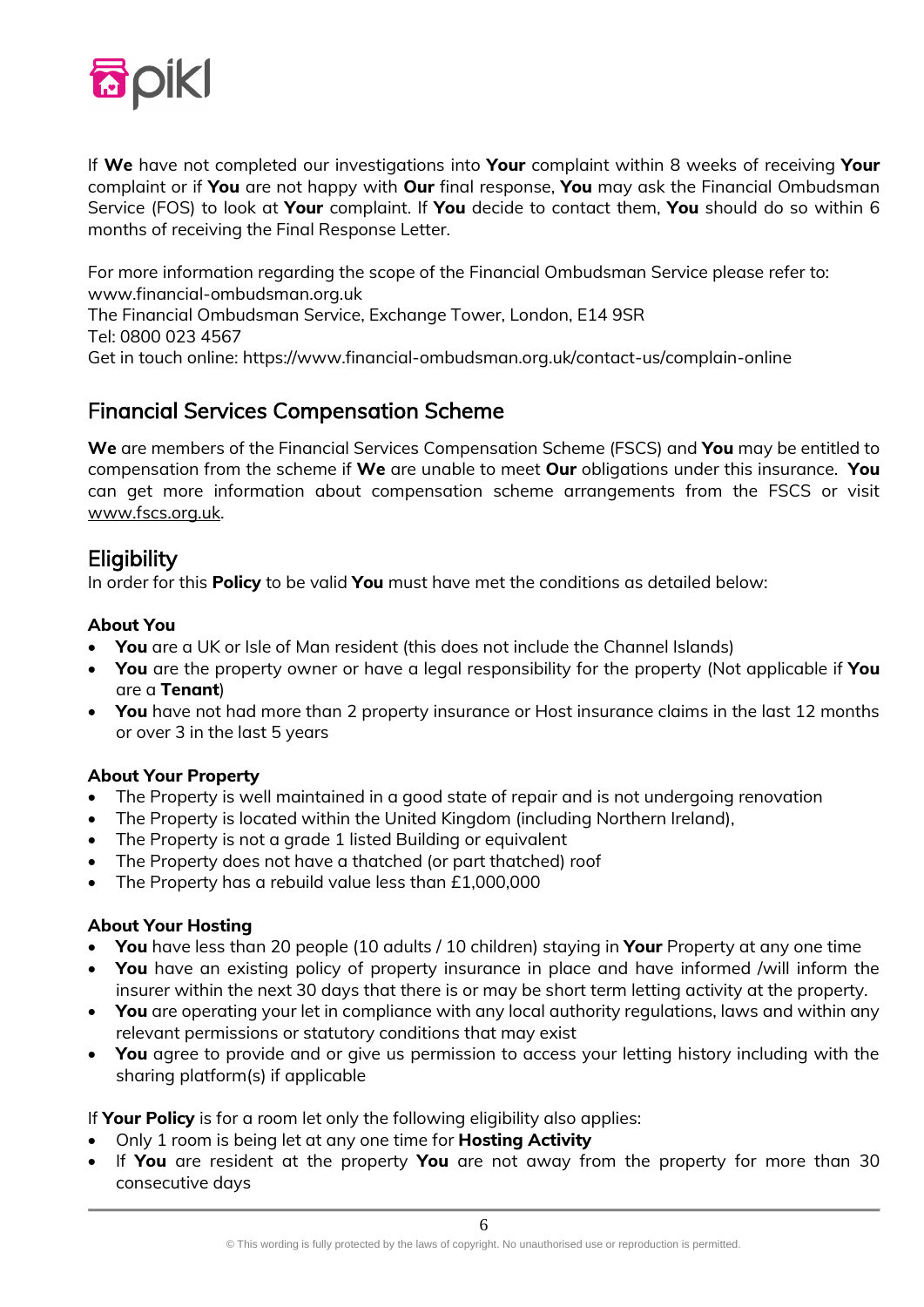

If **You** are a tenant the following eligibility also applies:

• **You** have written permission of the Landlord to act as **Host**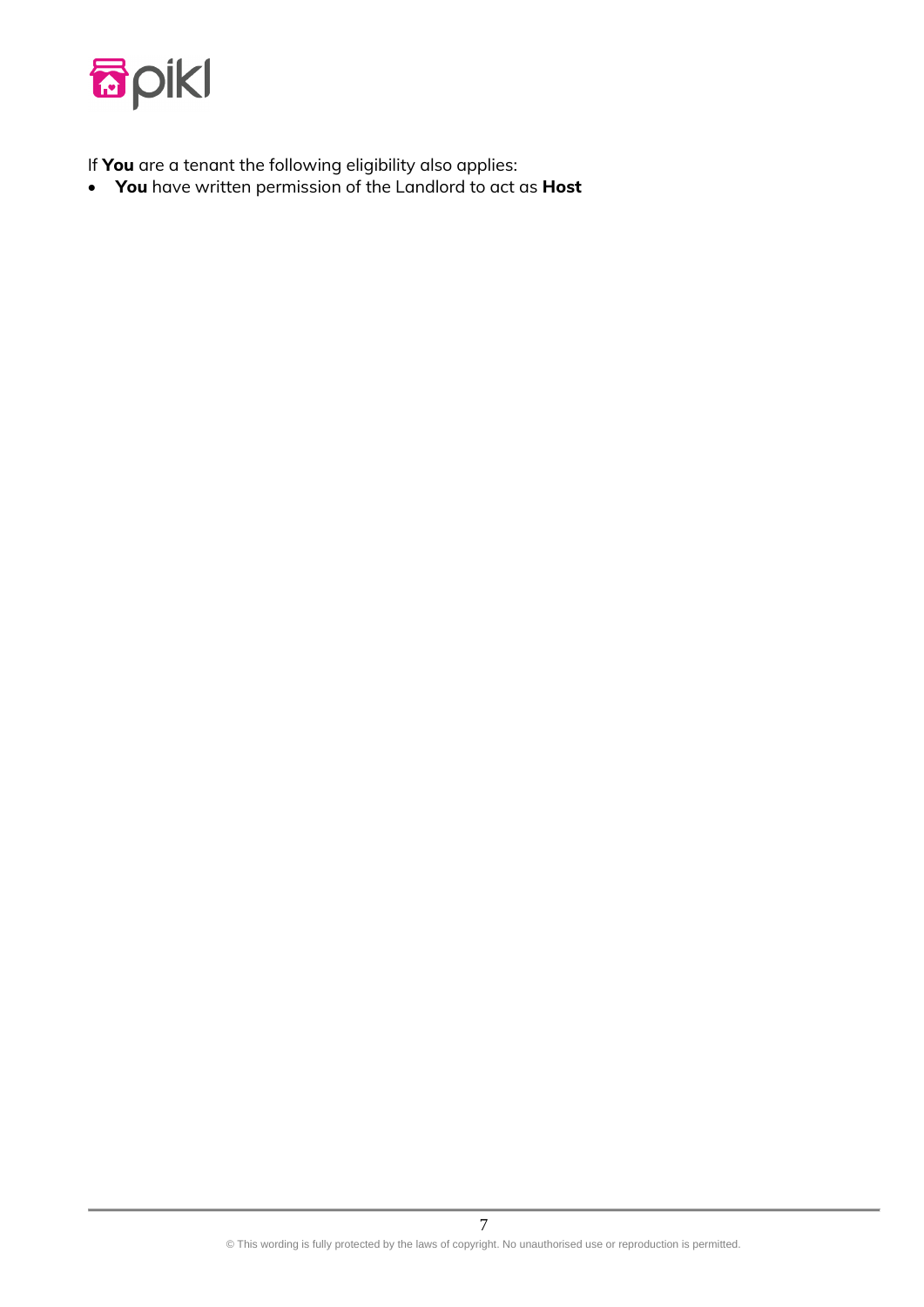

These definitions apply throughout **Your Policy**. If a word or phrase has a defined meaning it will be highlighted in **bold** print and will have the same meaning wherever it is used. They will apply equally whether in the plural or singular. These words or phrases have the meaning or definition set out below unless otherwise stated in the paragraphs in which they apply.

**Accidental Damage**: Accidental sudden and unintentional loss or destruction of or damage to the **Host's** Property.

**Act of Terrorism**: An act, including for example the use of force or violence and/or the threat thereof, of any person or group(s) of persons whether acting alone or on behalf of or in connection with any organisation(s) or government(s), committed for political, religious, ideological or similar purposes including the intention to influence any government and/or to put the public or any section of the public in fear. **Bodily Injury**: Death or physical injury caused by a sudden and unexpected external visible event.

**Charging Point**: **Your** hybrid or electric vehicle charging unit (including **Your** connections and cables that connect the charging unit to a vehicle) which a vehicle connects to for the purposes of electrical charging.

**Communicable Disease**: any disease which can be transmitted by means of any substance or agent from any organism to another organism where:

- 1) the substance or agent includes, but is not limited to, a virus, bacterium, parasite or other organism or any variation thereof, whether deemed living or not, and
- 2) the method of transmission, whether direct or indirect, includes but is not limited to, airborne transmission, bodily fluid transmission, transmission from or to any surface or object, solid, liquid or gas or between organisms, and
- 3) the disease, substance or agent can cause or threaten damage to human health or human welfare or can cause or threaten damage to, deterioration of, loss of value of, marketability of or loss of use of property insured hereunder,

For the avoidance of doubt, the scope of this definition includes, but is not limited to, Covid-19, any other type or strain of coronavirus or any other pandemic of any type (or any disease as defined here whether pandemic or non-pandemic).

**Contents**: Household items, including **Valuables**, **Electrical Valuables** and personal belongings, which are inside the **Insured Property** during the **Period of Insurance** which **You** legally own or are legally responsible for. This does not include motorised vehicles, **Charging Points**, documents or domestic pets.

**Electrical Valuables**: Tablets, laptops, phones, home computers, monitors, satellite decoders and audio and video equipment.

**Excess**: The first amount of each and every claim for which **You** are responsible

8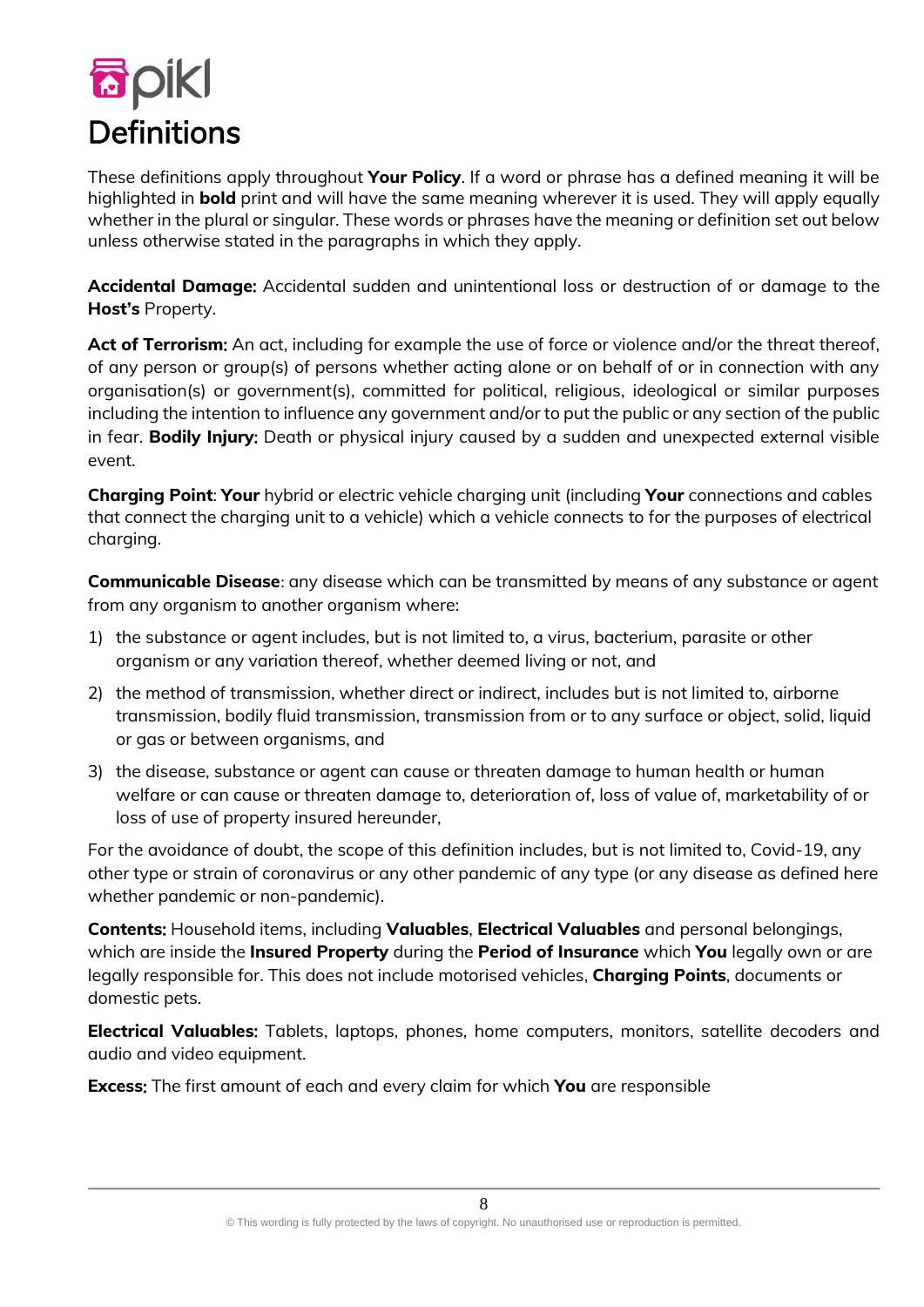

**Guest**: A person or persons, including their family and/or travelling companions, who the **Host** has agreed may stay at the **Insured Property** for an agreed period of time. As set out under the terms of the written short let agreement between the **Host** and the **Guest**.

**Host**: A person or persons named on the **Policy** schedule at the **Insured Property** who have agreed to allow **Guests** onto their property.

**Hosting Activity**: Any activity which **You** perform in order to fulfil the **Host's** legal obligations under the terms of the written short let agreement between the **Host** and the **Guest.**

**Insurer(s)**: This Policy is underwritten by First Underwriting on behalf of Accredited Insurance (Europe) Limited – UK Branch for all sections except Legal Expenses which is provided by ARAG plc and is underwritten by AmTrust Europe Limited. Insurance Provider: The company who provided this **Policy** to **You**.

**Insured Property:** The Building or Structure including its fixtures and fittings driveways, gardens, swimming pools, hot tubs and saunas, owned by **You** or for which **You** are legally responsible, as detailed in **Your** policy schedule. This does not include **Charging Points**.

**Malicious Damage**: Any act of intended damage to the **Insured Property**.

**Period of Insurance**: The period shown on the **Policy** schedule as the **Period of Insurance.**

**Policy**: This document, along with the schedule and any endorsements attached or issued by **Your Insurance Provider**.

**Platform**: Any website which connects the **Guest** with the **Host.**

**Property Policy**: A property insurance **policy** which includes cover for damage to the **Insured Property** when not being used for Hosting Activity, caused by perils such as; Flood and Storm, Landslip and Heave, Subsidence, Escape of water, Fire and Smoke and **Theft**, together with Public Liability cover

**Theft**: Means any act of fraud or dishonesty committed with the clear intent of obtaining an improper financial gain for themselves or for any other person or organization.

**Valid Booking**: A property rental booking for a Guest for an agreed period of time.

**Valuables**: Jewellery and watches, including precious gems, stones, bullion, gold and silver plated articles, precious metals, furs, pictures, painting and works of art.

#### **We/Us/Our/Insurer**: The **Insurer(s)** and/or Your **Insurance Provider**.

**You**/**Your**/**Insured**: The person or persons named on the **Policy** schedule, acting as the **Host**.

# General Policy Conditions and Exclusions

This section covers the conditions which must be adhered to and exclusions which are applicable to the entire **Policy**.

# Information provided by **You**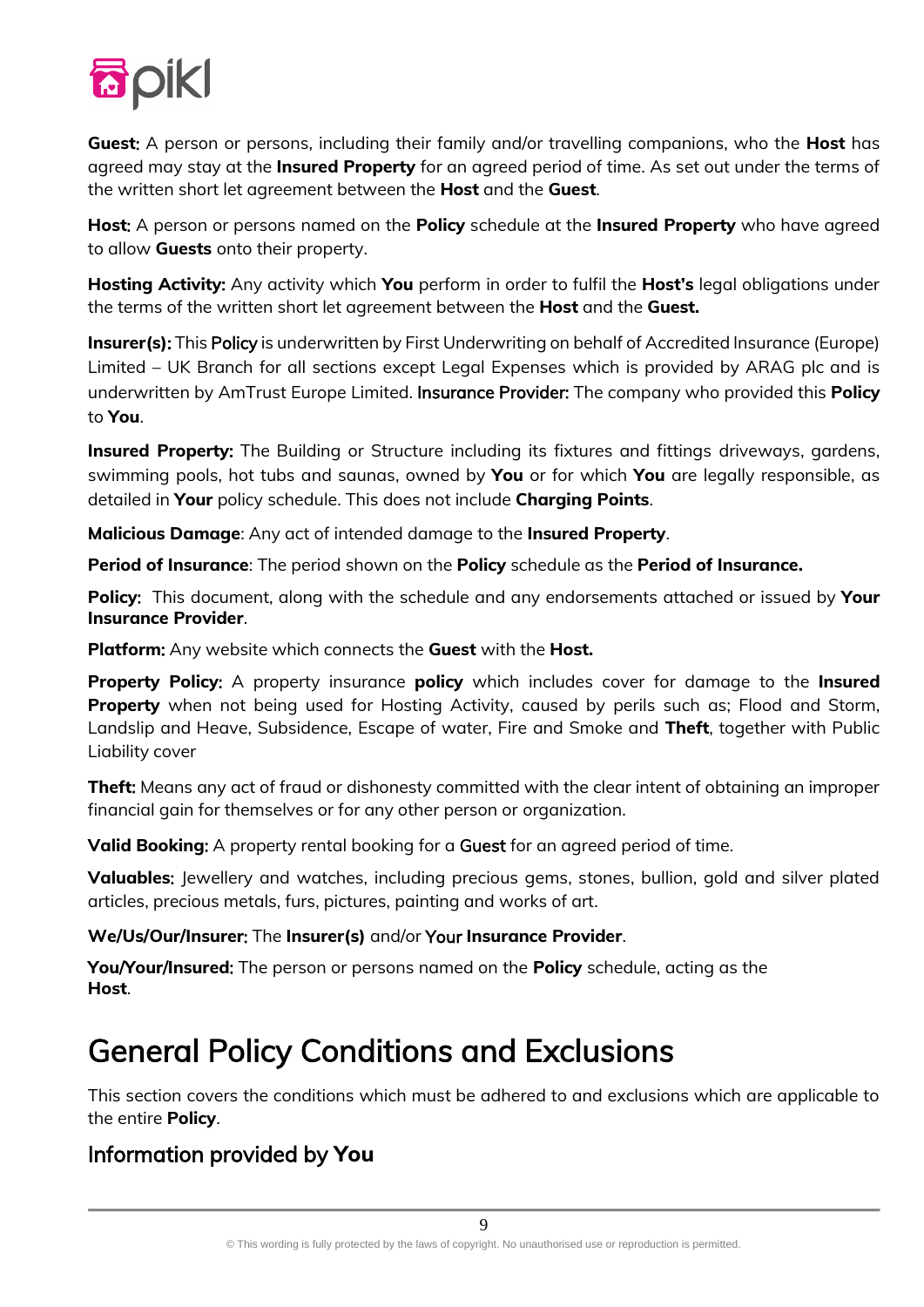

**You** must take reasonable care to provide accurate and complete answers to all the questions **You** are asked when **You** take out or make changes to this **Policy**.

**You** must notify **Your Insurance Provider** as soon as possible if any of the information in **Your Policy** documents is incorrect or if **You** wish to make a change to **Your Policy**.

If **You** do not provide accurate and complete answers to the questions **You** are asked, or **You** fail to notify **Insurance Provider** of any incorrect information or changes **You** wish to make, **Your Policy** may not operate in the event of a claim. **We** may not pay any claim in full or **Your Policy** could be invalid.

# Changes that may affect **Your** cover

**You** must tell **Your Insurance Provider** as soon as possible about any changes to the information **You** provided when **You** purchased this **Policy**, for example:

- If **You** change Address, or no longer own the **Insured Property.**
- If any building or renovation works are due to take place.
- If there are any changes to the structure of the **Insured Property.**
- If **You** have been declared bankrupt;
- If **You** or have been cautioned by the police or convicted of any offences, other than driving offences;

This is not an exhaustive list and any changes **You** tell Us about may affect **Your** cover or result in a change to **Your** premium. If **You** are unsure whether a change may affect **Your** cover, please contact **Your Insurance Provider**.

Please note that in the UK, **Property Policies** of insurance will usually cover damage to property caused by the following specified perils: Flood and Storm, Landslip and Heave, Subsidence, Escape of water, Fire and Smoke and **Theft**, together with Public Liability cover.

### **Cancellation**

**You** have the right to cancel this **Policy** within 14 days of the date **You** purchased the **Policy** or when **You** received the **Policy** documents, if this is later. **You** do not need to provide a reason for cancellation, and **We** will provide a full refund of any premium paid, unless **You** have made a claim or there has been an incident likely to result in a claim.

If **You** wish to cancel the **Policy** after the 14 day period detailed above there will be no refund and all outstanding premiums will become due.

**We** may at any time cancel the **Policy** by giving 14 days' notice in writing, where there is a valid reason for doing so. A cancellation letter will be sent to **You** at **Your** last known address. Valid reasons may include but are not limited to: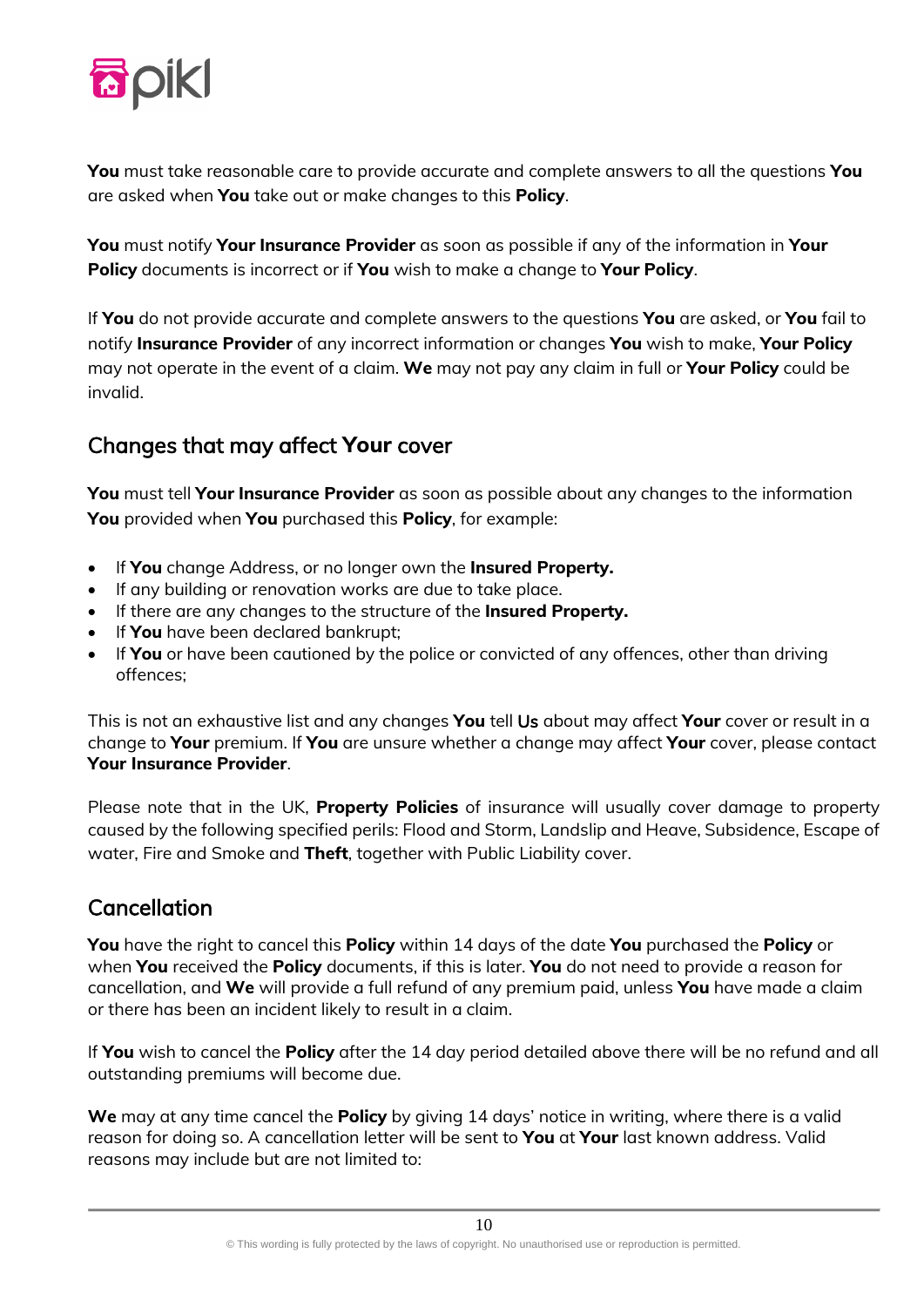

- a) Non-payment of premium
- b) Threatening and/or abusive behaviour
- c) Failure to provide documents
- d) Non-compliance with **Policy** terms and conditions.

If **We** cancel **Your Policy**, **We** will provide a refund of **Your** premiums less a charge for the cover already provided, unless the reason for cancellation relates to fraud, which is detailed on page 10.

# Payment of Premiums

No claim will be paid out under this **Policy** until premium monies owing are paid to **Us**.

## General Conditions

**We** will not make any payment for any loss occurring whilst any of these conditions are not being complied with unless **You** can establish that the non-compliance could not have increased the risk of the Loss arising in the circumstances in which it occurred. Unless you can comply with the following conditions:

- **You** agree to provide and/or give **Us** permission to access **Your** letting history with the **Platform(s).**
- **You** must procure there is a written agreement in place between the **Host** and the **Guest** setting out the terms of the **Hosting Activity.**
- **You** confirm that **You** are operating **Your Hosting Activity** in compliance with any local authority regulations, laws and within any relevant permissions or statutory conditions that may exist.
- **You** must have a valid annual **Property Policy** in place during the period of insurance for this **Policy**.
- No **Guest** can stay at the **Insured Property** if there are any renovations and/or structural alterations including extensions taking place.
- The **Insured Property** must be kept in a good state of repair and free of any tripping or slipping hazards.
- **You** must take all reasonable steps to prevent accident or injury and to protect **Insured Property** and **Contents** against loss or damage**.**
- **You** must comply with all appropriate fire safety regulations at the **Insured Property. You** must have in place a valid gas safety certificate.
- **You** must make every reasonable effort to minimise loss, damage and/or liability and take appropriate emergency measures immediately if they are required to reduce the value of any loss or claim.

The conditions below shall continue to be in force during the **Period of Insurance** of this **Policy**. Failure to comply with any such condition shall be a bar to any claim

- **You** have paid all premiums that have become due.
- **You** can comply with all eligibility criteria as detailed on page 6.
- At the time of any loss and/or claim the **Insured Property** is subject to a **Valid Booking** and cover must be put in place before the Guest(s) arrive. **We** will require evidence of this.
- **You** must provide adequate instruction to the **Guest** on the use of the **Insured Property** during the **Hosting Activity**.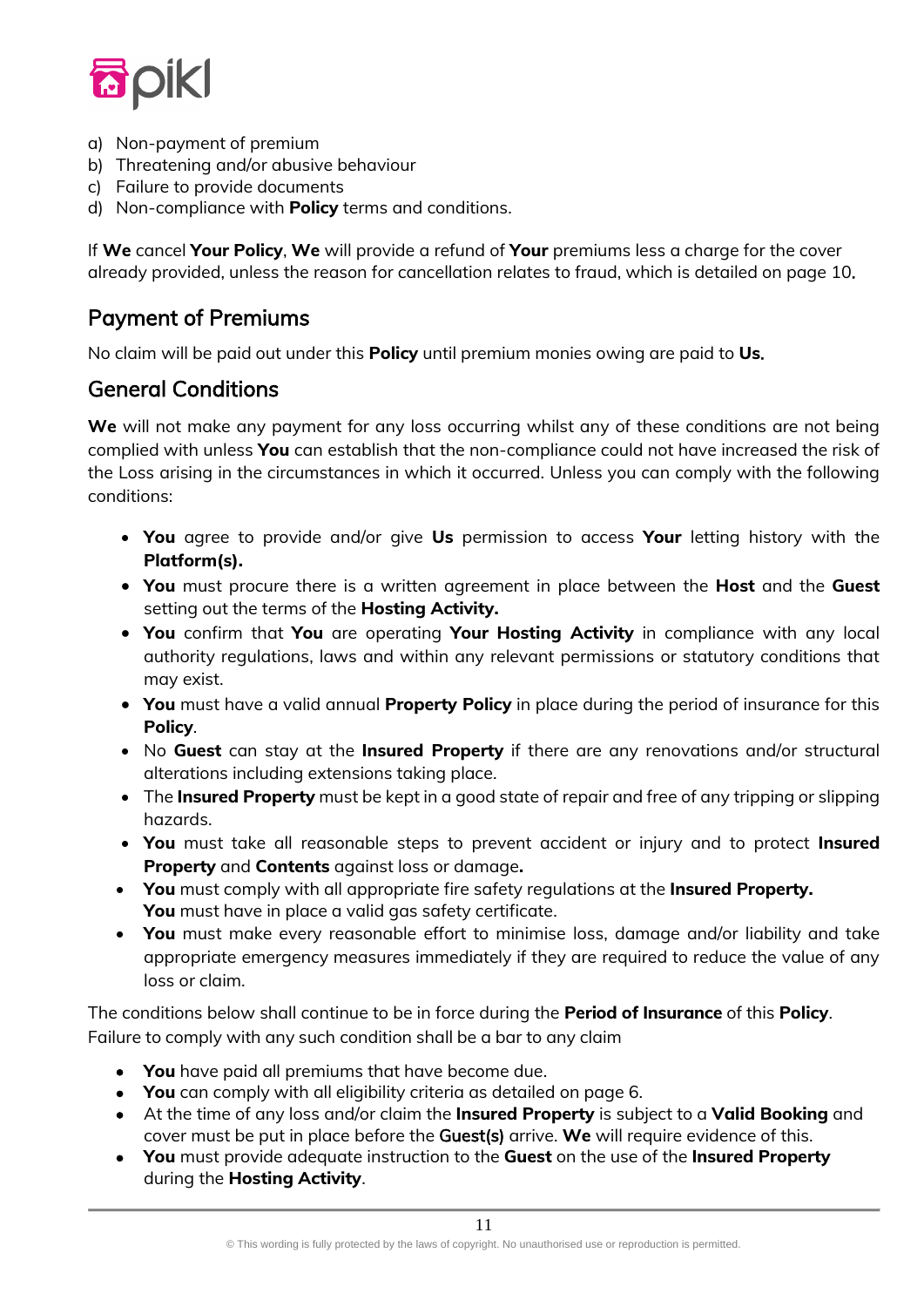

- The **Insured Property** must be equipped with essential items, such as curtains, beds and furniture, essential for modern living.
- **You** are required to contact Us as soon as possible and, in any event, no later than 30 days from the date of any incident or event that might lead to a claim under the **Policy.**
- **You** must inform the police immediately upon discovering any Theft, or **Malicious Damage** by a Guest and **You** must provide Us with the crime number or equivalent.
- **You** must not make any offer, deal, payment or compromise to settle any claim that is made by the **Guest** and/or a third party.
- **We** have the right to require **You** to submit a claim to **Your Property Policy** provider in respect of the claim, and to require **You** to provide Us with written evidence from them of their decision on whether the claim fails to be covered under the terms of the **Policy.**
- **You** have retained the full deposit paid to **You** by the **Guest.**

# General exclusions

The following exclusions apply to all claims under the **Policy**

- Claims which would be covered under a **Property Policy** if this **Policy** didn't exist, other than in respect of any amount in excess of the sum payable under the other insurance policy.
- Claims which are not a direct result of **Hosting Activity.**
- Claims which are not as a result of a **Valid Booking**.
- Claims resulting from any deliberate act by **You**/ the **Host**, a member of the **Host** family or any person permanently resident at the **Insured Property.**
- Claims where evidence of fraud, deception and falsehood, or deliberate omissions or misstatements have been found for any reason.
- Claims for damage, **Accidental Damage** or loss caused by **You.**
- Claims where the deposit paid by the **Guest** is greater than or equal to the value of the claim.
- Claims covered under another policy of insurance or guarantee.
- Any loss, damage or **Accidental Damage** to:
	- o guns or sports equipment including scuba diving equipment
	- o audio, visual and computer software discs, cassettes, tapes including their packaging o cash, credit cards, vouchers or equivalent.
- Loss or damage or **Accidental Damage** caused by any motorised vehicle.
- Theft of items not proven to have been stolen in the Theft event.
- Loss, damage or **Accidental Damage** that occurs because of professional or domestic cleaning.
- Any direct or indirect consequence of terrorism as defined by the Terrorism Act 2000 and any amending or substituting legislation.

Any direct or indirect consequence of war, civil war, invasion, acts of foreign enemies (whether war be declared or not), rebellion, revolution, insurrection, military or usurped power, or confiscation, nationalisation, requisition, destruction of or damage to property by or under the order of any government, local or public authority.

- Any direct or indirect consequence of:
	- o irradiation, or contamination by nuclear material; or
	- $\circ$  the radioactive, toxic, explosive or other hazardous or contaminating properties of any radioactive matter; or
	- o any device or weapon which employs atomic or nuclear fission or fusion or other comparable reaction or radioactive force or matter.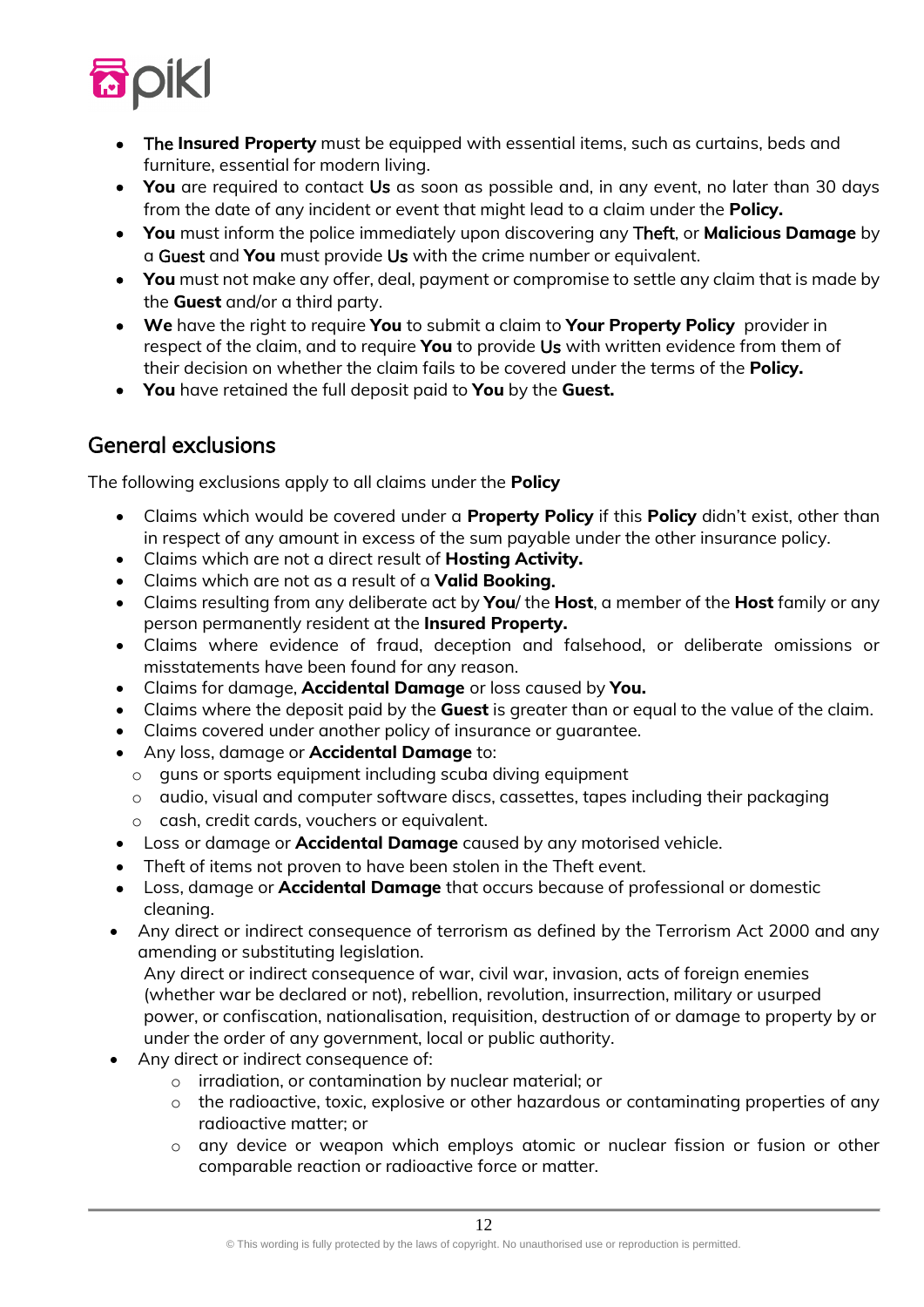

- Any legal claim where something **You** have done or have failed to do has prejudiced **You** or the Insurer in respect of the action.
- General wear and tear or any other gradually operating cause, domestic pets, mechanical or electrical breakdown, malfunction, fault or being used against manufacturers advice or inadequate workmanship or incorrect use of equipment.
- Damage or **Accidental Damage** that consists solely of scratches, marks or dents, where the functionality of the equipment is not affected
- Damage or Accidental Damage such as chewing, scratching, tearing and defecating by a domestic pet.
- Vermin, mould, rot or rust.
- Blocked sewage pipes.
- Any consequence, howsoever caused, including but not limited to Computer Virus resulting in Electronic Data being lost, destroyed, distorted, altered, or otherwise corrupted
- For the purposes of this **Policy**, Electronic Data shall mean facts, concepts and information stored to form useable data for communications, interpretations, or processing by electronic or electromechanical data processing or other electronically controlled hardware, software and other coded instructions for the processing and manipulation of data, or the direction and manipulation of such hardware. For the purposes of this **Policy**, Computer Virus shall mean a set of corrupting, harmful, or otherwise unauthorised instructions or code, whether these have been introduced maliciously or otherwise, and multiply themselves through a computer system or network of whatsoever nature. Any claims where damage has been caused during general maintenance by **You** or persons or company appointed by **You.**
- This **Policy** excludes any loss, damage, claim, liability (whether actual or alleged), any cost or expense of any type or any other sum, directly or indirectly arising out of, attributable to, or occurring concurrently or in any sequence with a **Communicable Disease** or the fear or threat (whether actual or perceived) of a **Communicable Disease**.

For the avoidance of doubt, the loss, cost, damage, liability, expense or any other amount that is excluded here includes any cost to clean-up, detoxify, remove, monitor or test for a communicable disease or any property that is affected by a **Communicable Disease**.

This exclusion applies to all sections, all covers and all parts of this policy. Nothing else in this **Policy** will override this exclusion.

(Please note that communicable disease includes both Covid-19 and other diseases and its full meaning is as shown in the definition for it in the Definitions section.)

### **Fraudulent Claims**

If **You** or anyone acting for **You** makes a false or fraudulent claim, which includes but is not limited to;

- making a statement to **Us** or anyone acting on **Our** behalf, knowing the statement to be false;
- sending **Us** or anyone acting on **Our** behalf a document, knowing the document to be forged or false;
- making a claim for any loss or damage **You** caused deliberately;
- acting dishonestly or exaggerating a claim.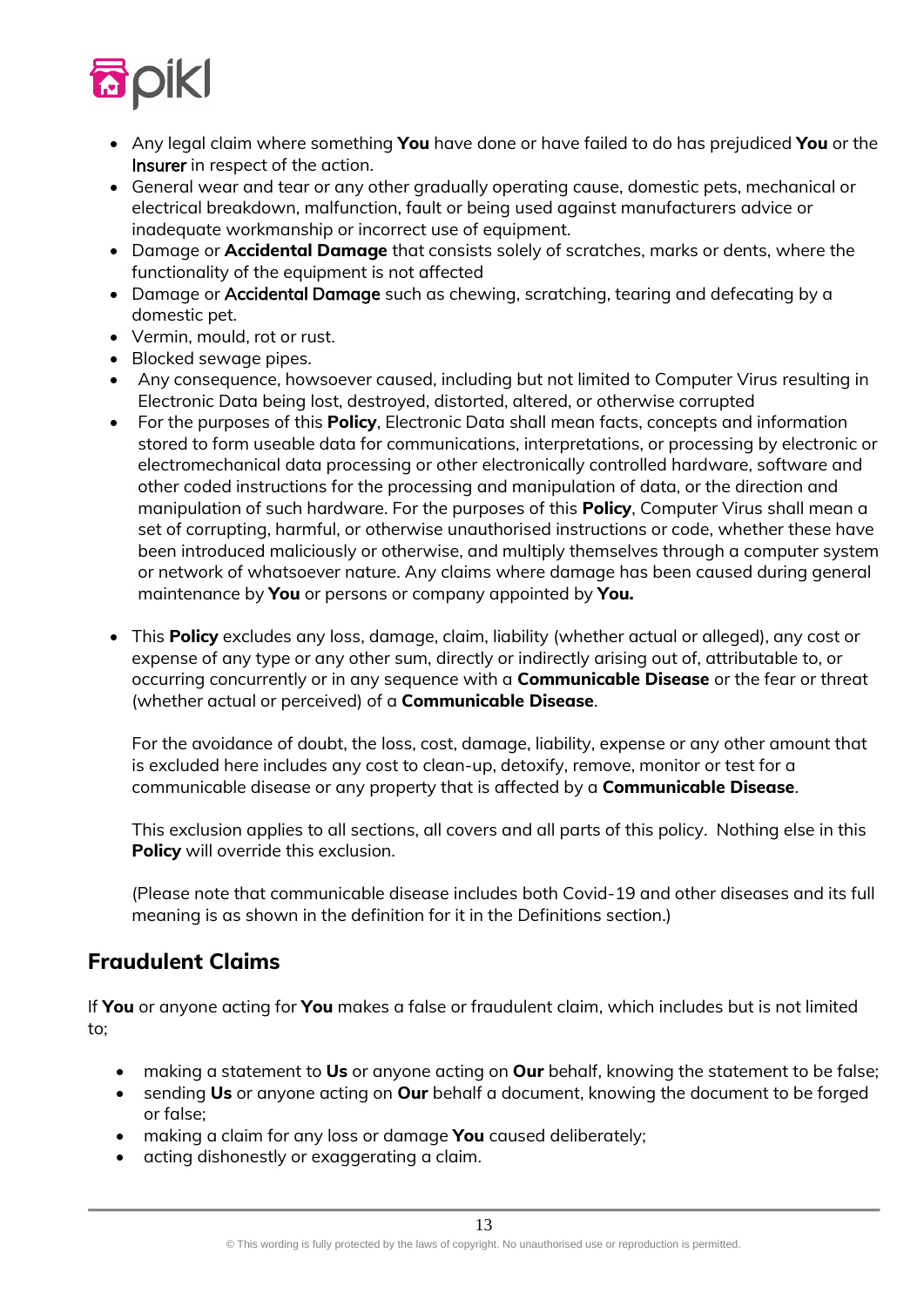

#### **We**;

- a) are not liable to pay the claim: and
- b) may recover from **You** any sums paid by **Us** to **You** in respect of the claim;
- c) may by notice to **You** treat the contract as having been terminated with effect from the time of the fraudulent act.

If **We** exercise **Our** right under (c) above, **We** shall not be liable to **You** in respect of a relevant event occurring after the time of the fraudulent act. A relevant event is whatever gives rise to **Our** liability under the insurance contract, such as the occurrence of a loss, the making of a claim, or the notification of a potential claim.

**We** will not return any of the premiums paid.

This Information may also be shared with the police and other **Insurers** for fraud prevention purposes.

# Rights of third parties

A person who is not a party to this insurance has no right under the Contracts (Right of Third Parties) Act 1999 to enforce any term of this contract but this does not affect any right or remedy of any third party which exists or which is available apart from the Act.

# **Sanctions**

**We** shall not provide any benefit under this **Policy** to the extent of providing cover, payment of any claim or the provision of any benefit where doing so would breach any sanction, prohibition or restriction under United Nations resolutions or the trade or economic sanction, laws or regulations of the European Union, United Kingdom or United States of America.

# Our Rights of Subrogation

**We** will be entitled in **Your** name, at the request and at the expense of the **Insurer**, to take and permit to be taken all necessary steps for enforcing rights against any other party in **Your** name before and/or after any payment is made by the **Insurer.** 

**We** will have full discretion in the conduct of such legal proceedings and **You** will be required to provide **Your** reasonable help and assistance.

# Governing law and jurisdiction

This **Policy** is governed by English law and any actions involving this Policy shall be heard within the sole jurisdiction of the English courts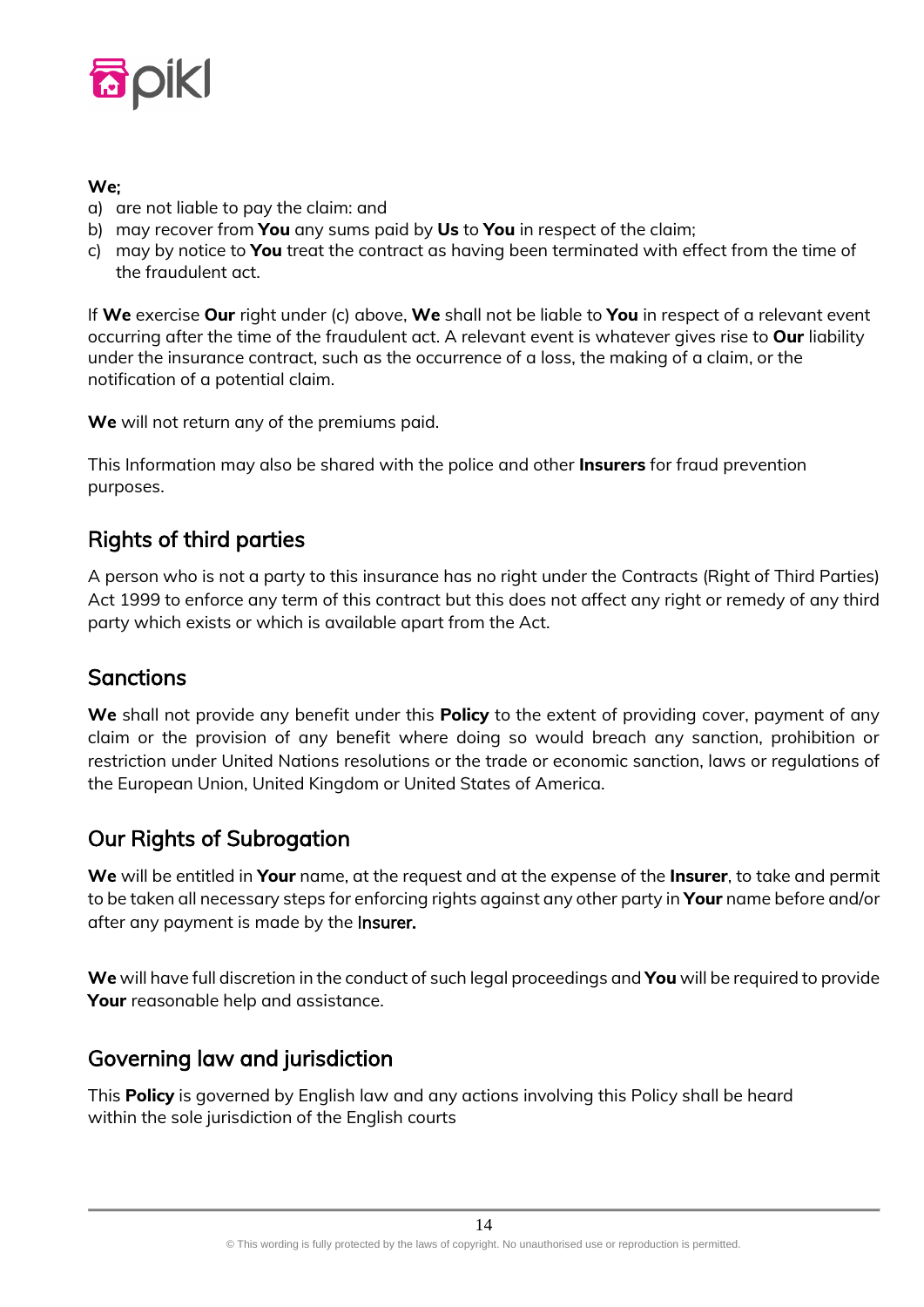

# **Your** cover

# Section 1: Buildings

This section covers the **Insured Property** against physical loss or damage:

- caused by a **Guest** during the course of that **Guest**'s corresponding **Valid Booking**; or
- arising as a direct result of **Hosting Activity**,

occurring during the **Period of Insurance** and a **Valid Booking** and caused by one of the perils listed below.

| <b>What is Covered</b>                                                    | <b>What is not Covered</b>                                                                                                                                                                                                                                                                      |
|---------------------------------------------------------------------------|-------------------------------------------------------------------------------------------------------------------------------------------------------------------------------------------------------------------------------------------------------------------------------------------------|
| Fire, Smoke and Explosion                                                 | The Excess of £250                                                                                                                                                                                                                                                                              |
|                                                                           | Any amount over £1,000,000 in total per<br>claim for Fire, Smoke and Explosion.                                                                                                                                                                                                                 |
| <b>Accidental Damage</b><br><b>Malicious Damage</b>                       | <b>Excess</b> of £250, unless relating to escape of<br>water or oil where an <b>Excess</b> of £500 will                                                                                                                                                                                         |
|                                                                           | apply                                                                                                                                                                                                                                                                                           |
| Escape of water or heating oil from water<br>tanks, equipment or pipework | Any amount over £80,000 in total per claim<br>for Accidental Damage and/or Malicious<br><b>Damage</b>                                                                                                                                                                                           |
|                                                                           | Any loss or damage arising from Fire, Smoke<br>and Explosion, or any other risk detailed under<br>the What is Covered sections of this Policy.<br>(such damage would be covered under the<br>appropriate paragraph subject to<br>the<br>exceptions and excess applicable to that<br>paragraph). |
| <b>Theft</b> or attempted Theft                                           | The Excess of £250                                                                                                                                                                                                                                                                              |
|                                                                           | Any amount over £20,000 in total per claim                                                                                                                                                                                                                                                      |
|                                                                           | Theft or attempted Theft not proven to have<br>been caused due to the actions of a Guest                                                                                                                                                                                                        |
|                                                                           | <b>Theft</b> or attempted Theft which has not been<br>reported to the police with a valid crime<br>reference number                                                                                                                                                                             |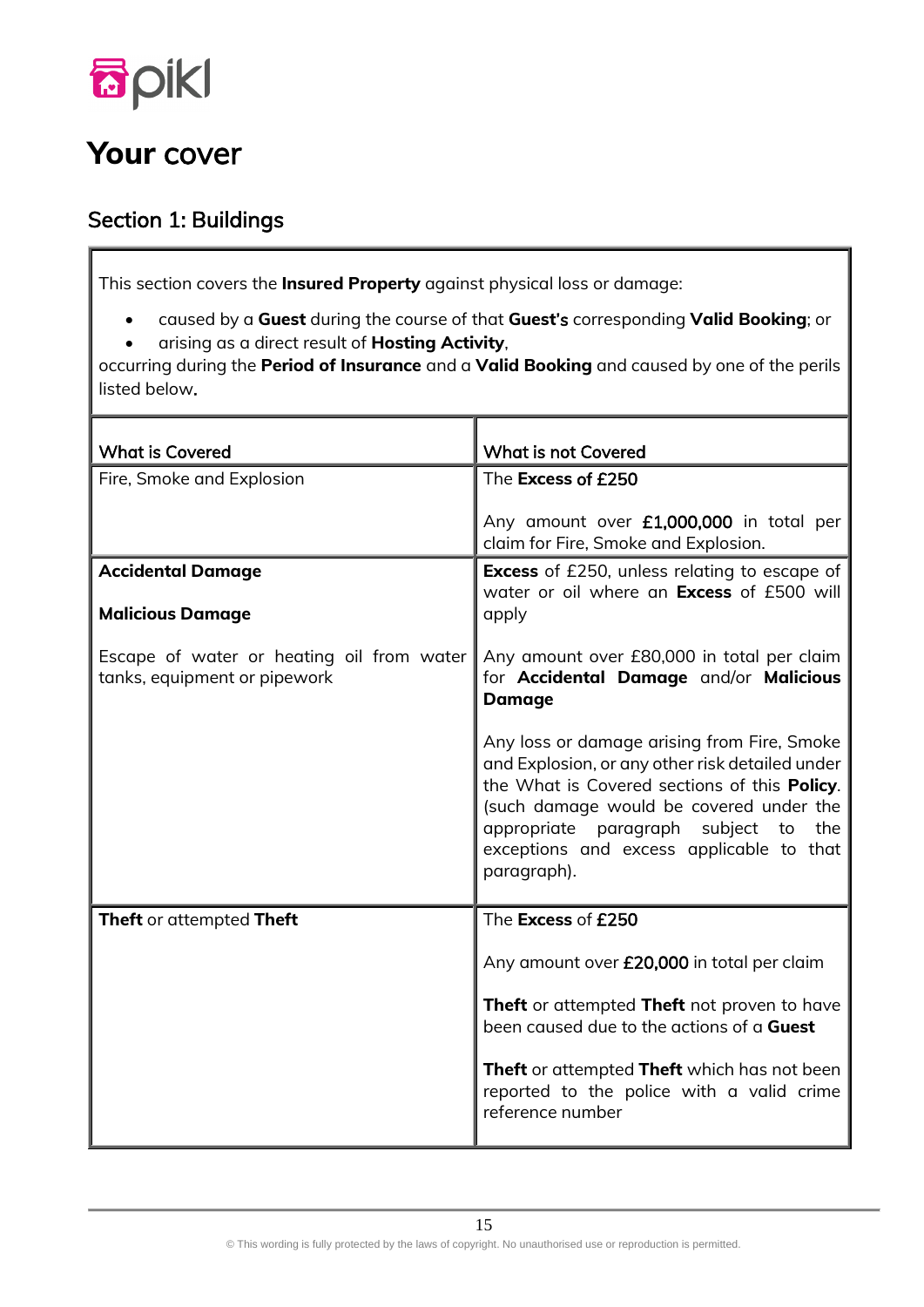

| Loss or damage to the Insured Property or<br>following emergency<br>garden<br>services<br>attending the <b>Insured Property</b> to mitigate<br>damage to the Insured Property or provide<br>medical assistance                                                                    | The Excess of £250<br>Any amount over £5,000 in total per claim                                                                    |
|-----------------------------------------------------------------------------------------------------------------------------------------------------------------------------------------------------------------------------------------------------------------------------------|------------------------------------------------------------------------------------------------------------------------------------|
| <b>Theft</b> or Loss of keys to the <b>Insured Property</b><br>by a Guest and replacement of the associated<br>locks                                                                                                                                                              | The Excess of £150<br>Any amount over £1,000 in total per claim                                                                    |
| If the Insured Property is not habitable due to<br>repairs being conducted following a covered<br>claim under this Policy, We will pay for<br>reasonable alternative accommodation costs<br>for the <b>Host</b> and their family who reside with<br>them in the Insured Property. | Any cost of/relating to food or drinks<br>Any amount over £200 per day<br>Any amount over £20,000 in total per claim               |
| If the Insured Property is not habitable due to<br>repairs being conducted following a covered<br>claim under this <b>Policy</b> , We will pay the<br>reasonable costs for the Kennelling of animals<br>belonging to the Host                                                     | Any amount over £50 per day<br>Any amount over £5,000 in total per claim                                                           |
| If the Insured Property is not habitable due to<br>repairs being conducted following a covered<br>claim under this <b>Policy</b> , We will pay for<br>reasonable alternative accommodation costs<br>for <b>Guests</b>                                                             | Any amount over £150 per day<br>Any amount over £5,000 in total per claim.<br>Any claim where there is no evidence of a<br>booking |

# Section 2: Contents

This section covers the **Contents** against loss or damage:

- caused by a **Guest** during the course of that **Guest**'s corresponding **Valid Booking**; or
- arising as a direct result of **Hosting Activity**,

occurring during the **Period of Insurance** and a **Valid Booking** and caused by one of the perils listed below.

| <b>What is Covered</b>    | <b>What is not Covered</b>                                                           |
|---------------------------|--------------------------------------------------------------------------------------|
| Fire, Smoke and Explosion | The <b>Excess</b> of £250                                                            |
|                           | Any amount over £75,000 in total per claim for Fire,<br>Smoke and explosion          |
|                           | Any amount over £20,000 in total per claim for Valuables<br>and Electrical Valuables |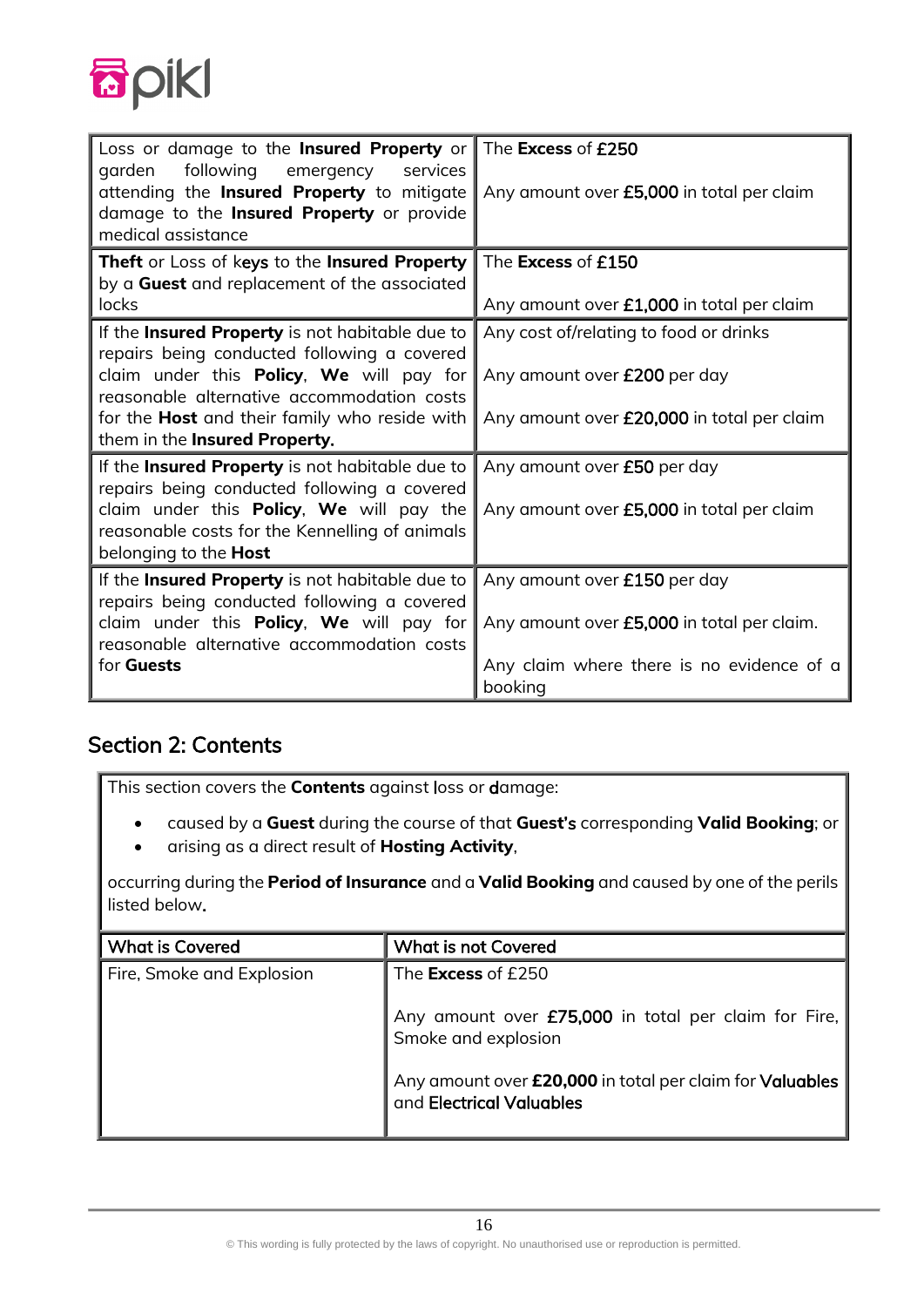

| <b>Accidental Damage</b>                                                  | The <b>Excess</b> of £250, unless relating to escape of water or                                                                                                                                                                                                                       |
|---------------------------------------------------------------------------|----------------------------------------------------------------------------------------------------------------------------------------------------------------------------------------------------------------------------------------------------------------------------------------|
|                                                                           | oil where a £500 Excess applies                                                                                                                                                                                                                                                        |
| <b>Malicious Damage</b>                                                   | Any amount over £40,000 in total per claim for                                                                                                                                                                                                                                         |
| Escape of water or heating oil from<br>equipment<br>water<br>tanks,<br>or | Accidental Damage and/or Malicious Damage                                                                                                                                                                                                                                              |
| pipework                                                                  | Any loss or damage arising from Fire, Smoke and<br>Explosion, or any other risk detailed under the What is<br>Covered sections of this Policy. (such damage would be<br>covered under the appropriate paragraph subject to the<br>exceptions and excess applicable to that paragraph). |
|                                                                           | <b>Valuables</b><br>and <b>Electrical Valuables</b> , where the<br>replacement value of a single article exceeds £1,000                                                                                                                                                                |
|                                                                           | Any amount over £20,000 in total per claim for Valuables<br>and Electrical Valuables                                                                                                                                                                                                   |
| <b>Theft</b> or attempted Theft                                           | The Excess of £500                                                                                                                                                                                                                                                                     |
|                                                                           | Any amount over £20,000 in total per claim                                                                                                                                                                                                                                             |
|                                                                           | Theft or attempted Theft not caused by a Guest                                                                                                                                                                                                                                         |
|                                                                           | Theft of items where Host ownership cannot be proven<br>by presentation of a receipt                                                                                                                                                                                                   |
|                                                                           | <b>Theft</b> of cash, credit cards, vouchers or equivalent                                                                                                                                                                                                                             |
|                                                                           | Theft or attempted Theft which has not been reported to<br>the police as soon as possible after discovery with a valid<br>crime reference number                                                                                                                                       |
|                                                                           | Theft or attempted Theft of Valuables unless they are<br>kept in a locked safe or locked room that is inaccessible<br>by the <b>Guest</b>                                                                                                                                              |
|                                                                           | Laptops, tablets and phones unless they are kept in a<br>locked room when left unattended and out of sight                                                                                                                                                                             |
|                                                                           | Valuables and Electrical Valuables left in outbuildings,<br>garages and the open                                                                                                                                                                                                       |
|                                                                           | <b>Valuables</b><br><b>Electrical</b><br>Valuables.<br>and<br>where<br>the<br>replacement value of a single article exceeds £1,000                                                                                                                                                     |
|                                                                           | <b>Contents</b> kept in outbuildings, garages or out in the open<br>whose value exceeds £200                                                                                                                                                                                           |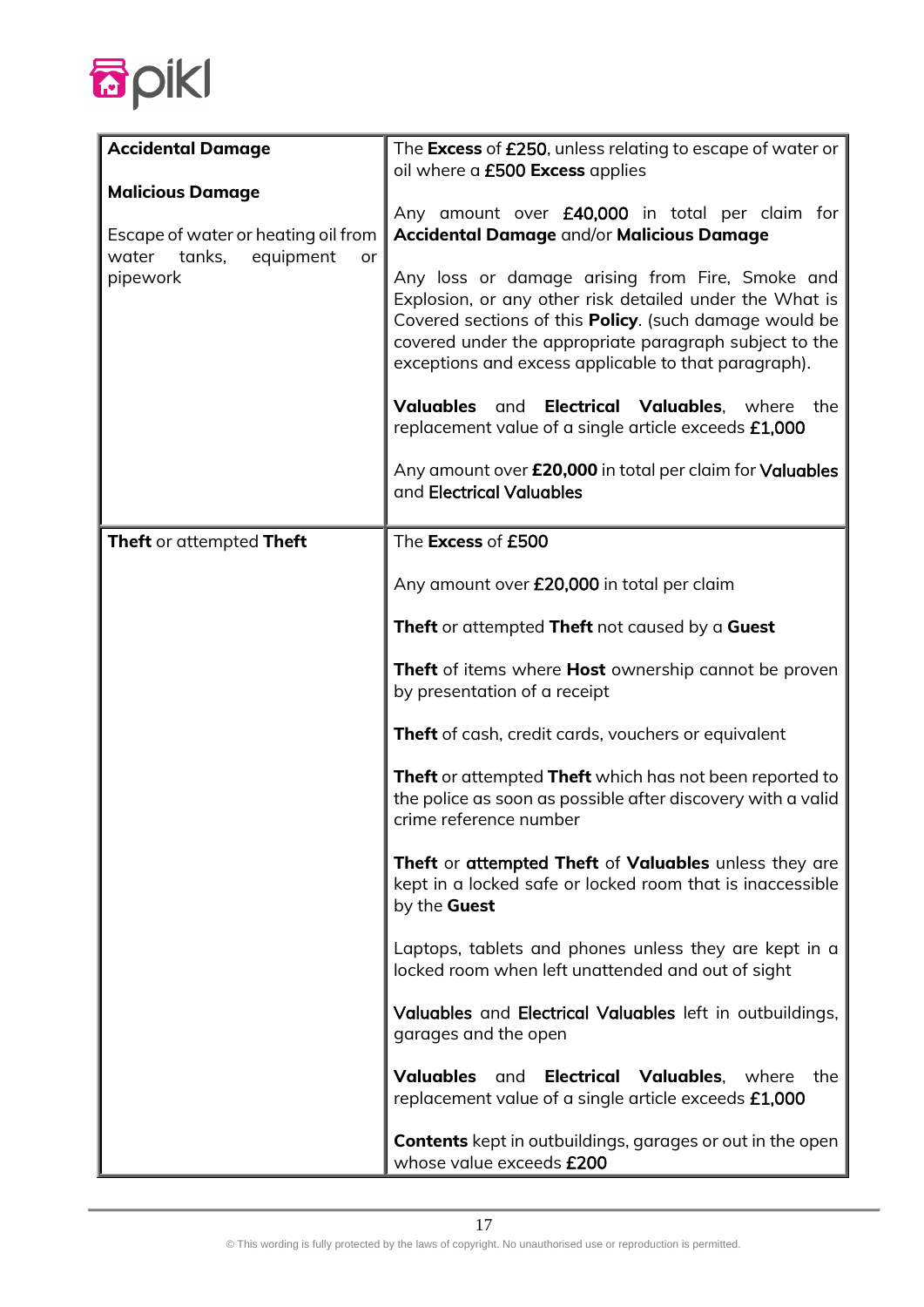

|                                                                                                                                                       | <b>Contents</b> which are stolen, fraudulent, counterfeit, invalid<br>or to which the <b>Host</b> is not entitled for any reason |
|-------------------------------------------------------------------------------------------------------------------------------------------------------|----------------------------------------------------------------------------------------------------------------------------------|
| to <b>Contents</b> in the<br>Damage                                                                                                                   | The <b>Excess</b> of £250                                                                                                        |
| Insured Property as a result of<br>emergency services attending the<br><b>Insured Property</b> to mitigate<br>damage or provide medical<br>assistance | Any amount over £5,000 in total per claim                                                                                        |
| Damage to <b>Contents</b> and the cost                                                                                                                | The <b>Excess</b> of £150                                                                                                        |
| of fumigation services that occurs<br>due to infestation of pests where<br>the infestation is attributable to<br>the <b>Guest</b>                     | Any amount over £1,000 in total per claim                                                                                        |
| Fatal <b>Bodily Injury</b> to You taking                                                                                                              | Any amount above £10,000 for each <b>Insured</b> person                                                                          |
| place at the insured premises and<br>being caused as a direct<br>consequence of <b>Hosting</b>                                                        | Ongoing medical conditions                                                                                                       |
| <b>Activities</b>                                                                                                                                     | Where the cause of the fatal injury cannot be attributed<br>to a single accidental event                                         |

#### How much we will pay

The most **We** will pay for any one event or series of events is the amount shown on **Your** schedule. **Policy** limits are contained in **Your** schedule and this **Policy** booklet.

If the **Insured Property** has not been maintained in a good state of repair, **We** will make a deduction for wear and tear. **We** will not pay for the cost of replacing or repairing any undamaged part(s) of the **Insured Property**.

#### Other costs

**We** will pay the following necessary and reasonable costs and expenses that **You** incur in rebuilding or repairing following **Guest** damage insured by this section:

- the cost of dismantling, demolishing, shoring up or propping up any part of the **Insured Property**;
- the cost of complying with any statutory or local authority requirement regarding the damaged part of the **Insured Property**, unless notice of such requirement was served before the Damage and provided the **Insured Property** were originally built according to any government and local authority regulations in force at the time;
- the fees of architect, surveyors or consulting engineers.

**We** will not pay for the cost of preparing a claim.

In regard to **Contents**, at **Our** option **We** will:

- 1) replace or repair, or
- 2) make a cash settlement for lost or damaged **Contents** after making an allowance for wear and tear.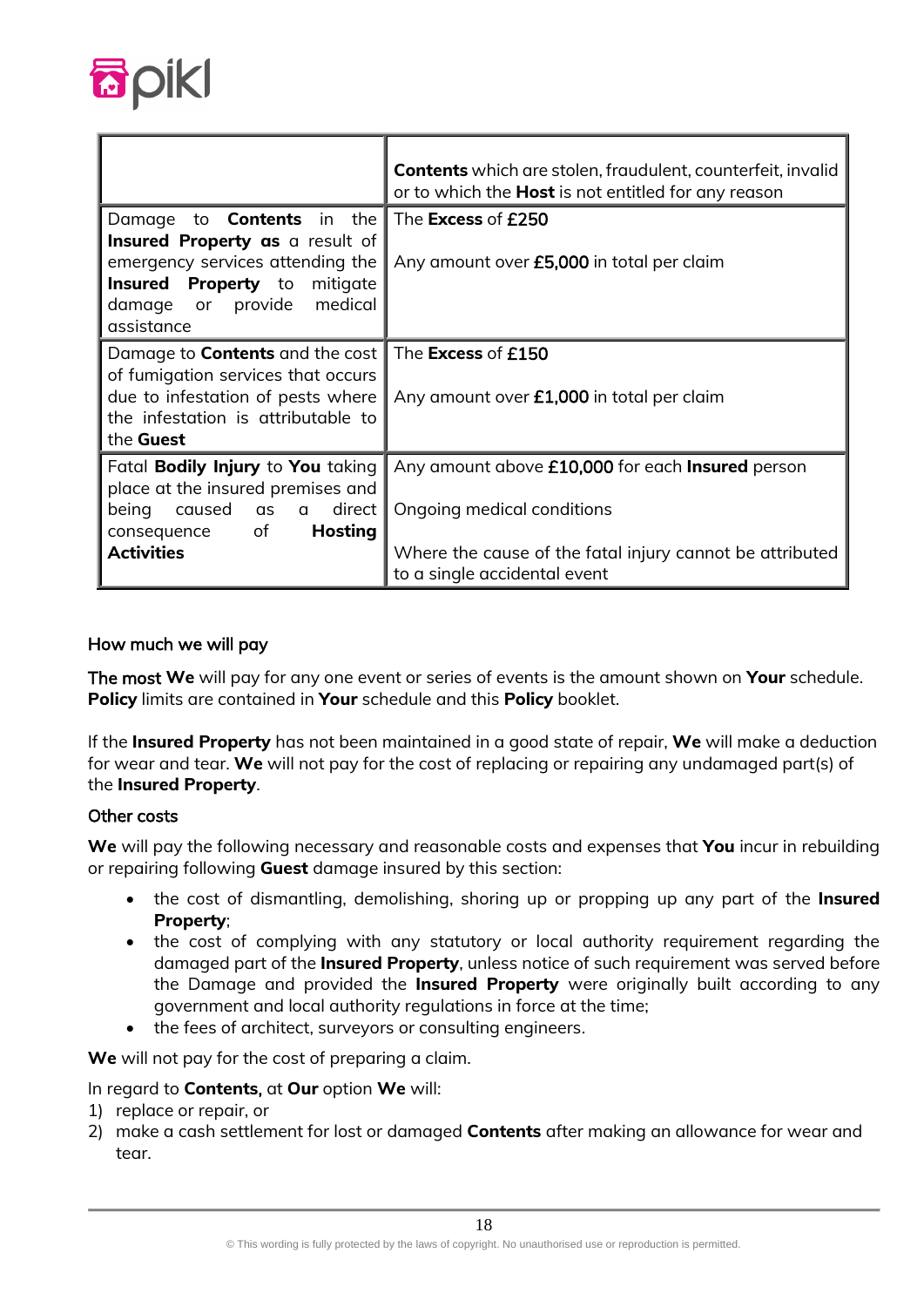

For carpets which are only damaged in one clearly defined area **We** will only pay for the cost of replacing that area. **We** will not pay for any loss of value to any item which **We** have repaired or replaced.

**We** will not pay for the cost of replacing or repairing any undamaged contents. **We** will not pay for the cost of replacing or repairing any undamaged items which form part of a pair, set, suite or part of a common design.

Any payments **We** make will take into account any money that **You** have obtained from a guest. **We** will not make any payment under this **Policy** unless **You** have received payment from the guest(s) for the booking. If a deposit has been taken from the Guest(s), **We** will deduct the deposit amount from the claim total.

**We** may take proceedings at our own expense but in the **Host**'s name to recover any sums paid under this **Policy**. If the **Host** has any other insurance which covers the same loss, damage or liability, **We** will not make any payment under this **Policy** until all cover under the other policy is exhausted. **You** will need to prove that **Guest** damage occurred during a booking.

## **Section 3: Electric and Hybrid Home Charging Units**

**We** will provide the following cover for **Charging Points** which **You** are responsible for and which are permitted to be used as part of **Your Hosting Activity,** during a **Valid Booking**, where it is located at the **Insured Property ,** up to a maximum sum insured of £1500.

| What is covered                                                                 | What is not covered                                                                                   |
|---------------------------------------------------------------------------------|-------------------------------------------------------------------------------------------------------|
| <b>Accidental Damage to the Charging Points</b><br>caused by the Guests.        | Any event caused by the incorrect use of<br>the Charging Points by You.                               |
| <b>Malicious Damage to the Charging Points</b><br>caused by the <b>Guests</b> . | Any event caused by the improper<br>installation and/or maintenance of the<br><b>Charging Points.</b> |
| Theft of the <b>Charging Points</b> caused by the                               |                                                                                                       |
| Guests.                                                                         | Non-adherence to relevant local authority,<br>installation or legal quidelines and<br>regulations.    |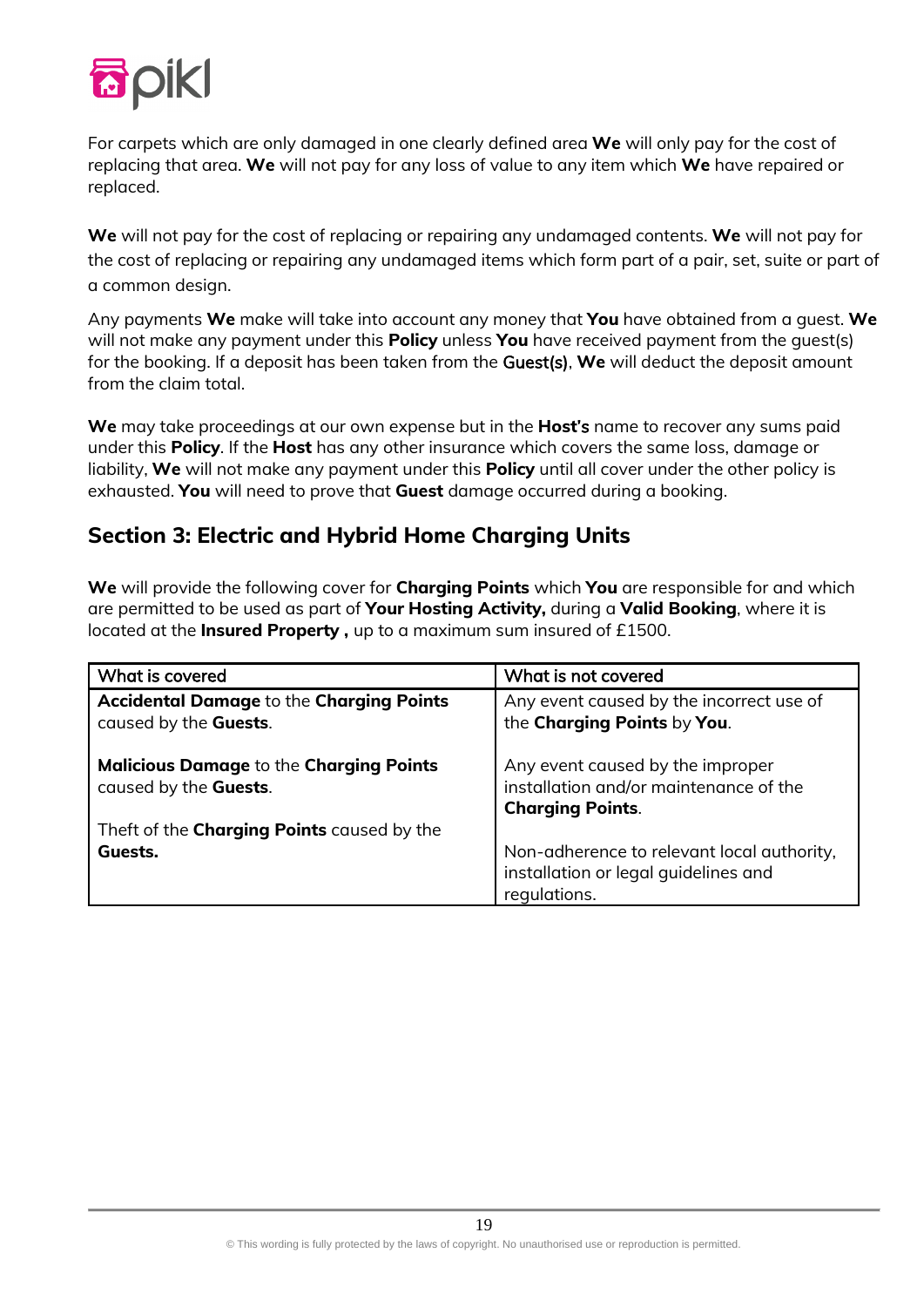

# Section 4: Legal Liability

This section covers compensation for

- accidental loss of or damage to third party property or
- accidental **Bodily Injury** to a third party or the **Guest**

occurring during the **Period of Insurance** and a **Valid Booking** and arising as a direct result of **Hosting Activity**, including the use of **Charging Points**, for which the **Host** is legally responsible.

This **Policy** covers the **Host** for claims and/or compensation up to a maximum of £2,000,000 (including any legal costs) for each claim. All claims arising from the same original cause, a single source or a repeated or continuing act, incident or event will be regarded as one claim.

This section also covers reasonable legal costs and expenses incurred with **Our** prior agreement to defend a covered claim. Such costs are included within the limit shown above.

| <b>What is not Covered</b>                                                                                                                                                                                                                                                                                                                                                                                                                                                                                                                                                                                                                                                                                                                                                                                                                                 |
|------------------------------------------------------------------------------------------------------------------------------------------------------------------------------------------------------------------------------------------------------------------------------------------------------------------------------------------------------------------------------------------------------------------------------------------------------------------------------------------------------------------------------------------------------------------------------------------------------------------------------------------------------------------------------------------------------------------------------------------------------------------------------------------------------------------------------------------------------------|
| The Excess of £250                                                                                                                                                                                                                                                                                                                                                                                                                                                                                                                                                                                                                                                                                                                                                                                                                                         |
| Your liability for damage to property or Bodily<br>injury to You, Your family, Your employees or any<br>other permanent resident at the Insured property<br>Liability resulting from Your profession or business,<br>except for Hosting Activities<br>Liability from incorrect use of a <b>Charging Point</b> by<br>You.<br>Liability where a <b>Charging Point</b> has not been<br>installed or maintained in accordance with the<br>manufacturer's guidelines.<br>Liability relating to <b>Charging Points</b> where <b>You</b> have<br>not adhered to the relevant local authority, legal<br>guidelines and regulations, manufacturer guidelines<br>or where the manufacturer and/or installer is liable<br>for damages under a guarantee or other insurance.<br>Liability relating to <b>Charging Points</b> which are<br>subject to a product recall. |
|                                                                                                                                                                                                                                                                                                                                                                                                                                                                                                                                                                                                                                                                                                                                                                                                                                                            |

20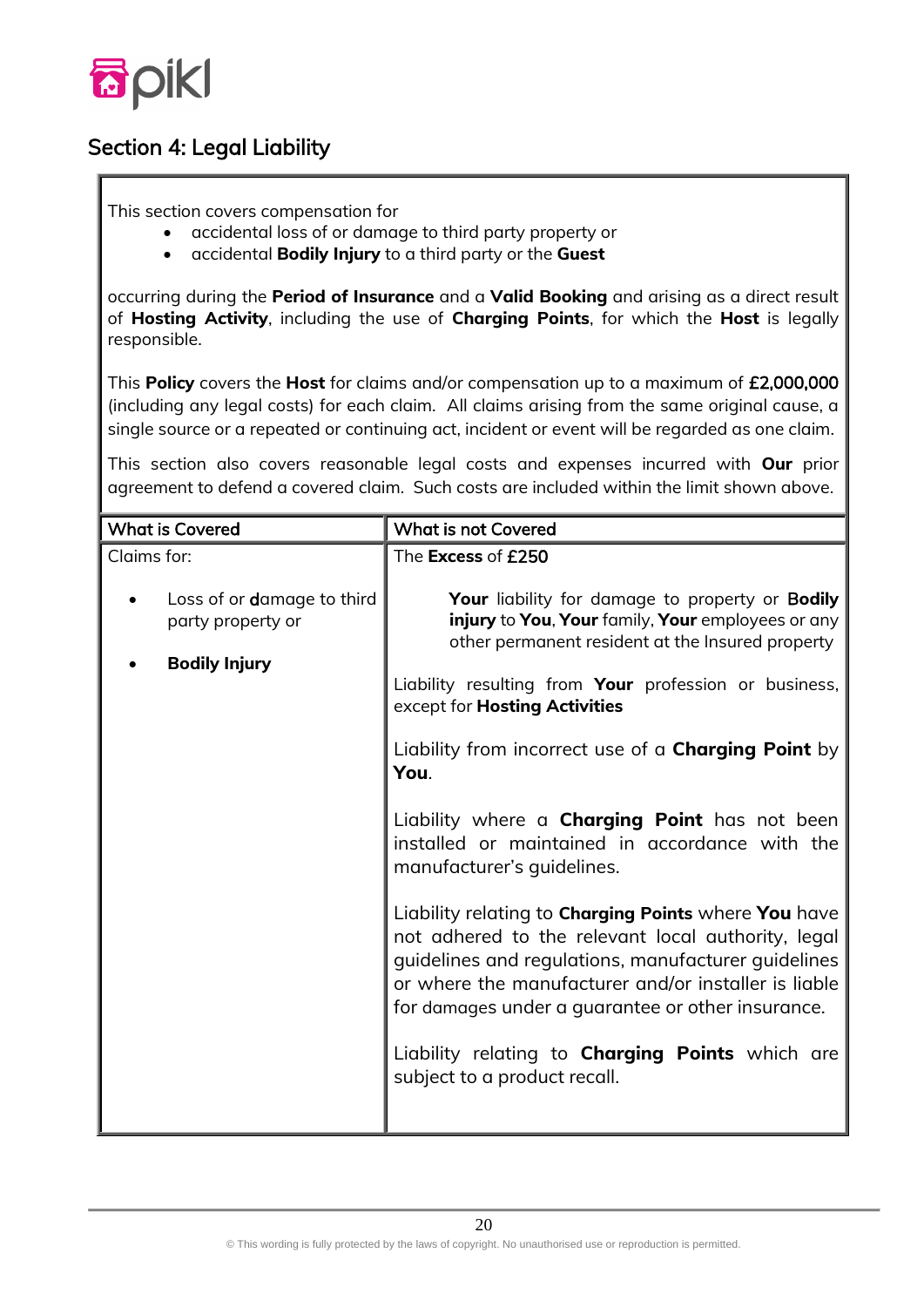

| Liability for any criminal or violent act by You, the Host,<br>the Host's family, the Guest or any other permanent<br>resident at the Insured Property                                                                                                                                                                                                                                                                                                                                                                 |
|------------------------------------------------------------------------------------------------------------------------------------------------------------------------------------------------------------------------------------------------------------------------------------------------------------------------------------------------------------------------------------------------------------------------------------------------------------------------------------------------------------------------|
| Claims arising out of Your or Your employees doing<br>anything for or to a third party                                                                                                                                                                                                                                                                                                                                                                                                                                 |
| Liability for injury caused by any animal, other than<br>domesticated cats or dogs. We will not in any event<br>cover liability for injury caused by any 'specially controlled<br>dogs' under the Dangerous Dogs Act 1991 or any similar<br>or successor legislation                                                                                                                                                                                                                                                   |
| Liability resulting from the use or ownership of:<br>Mechanically powered vehicles or trailers<br>$\bullet$<br>attached to such vehicles, except garden<br>machinery<br>Powered hovercraft, watercraft and aircraft<br>Remote controlled or pedestrian controlled<br>models including drones<br>Animals of a dangerous species<br>$\bullet$<br>Any horse for hunting, racing or polo<br>$\bullet$<br>Firearms, except airguns or sporting guns<br>$\bullet$<br>Lifts (other than a stair lift) in the insured property |
| Any liability for any type of pollution or contamination<br>unless this was caused by an accidental, sudden,<br>unexpected and unintended incident at the Insured<br>Property during the Hosting Activity.                                                                                                                                                                                                                                                                                                             |
| Any liability that is caused by any act or omission of a<br><b>Guest</b> where the <b>Guest</b> is also legally liable                                                                                                                                                                                                                                                                                                                                                                                                 |
| Any liability relating to the provision or supply of food or<br>drink                                                                                                                                                                                                                                                                                                                                                                                                                                                  |
| Liability for or relating to the Theft of or damage to the<br>property of a Guest                                                                                                                                                                                                                                                                                                                                                                                                                                      |
| Any liability relating to sporting equipment of any kind                                                                                                                                                                                                                                                                                                                                                                                                                                                               |
| Any liability relating to, arising out of, or in connection<br>with the use of a swimming pool.                                                                                                                                                                                                                                                                                                                                                                                                                        |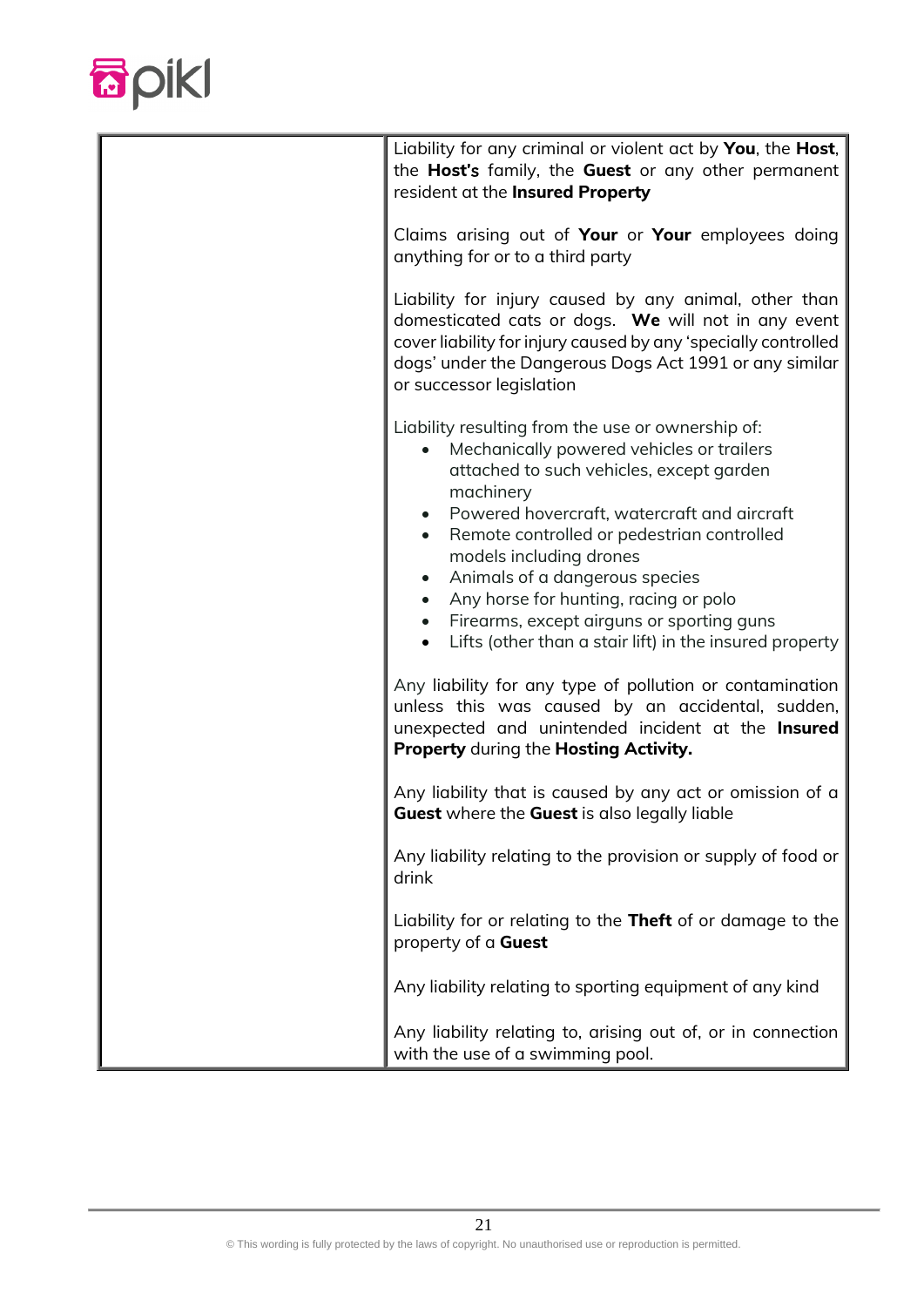

# Section 4: Legal Expenses

The **Insurer** for this section is detailed on **Your** schedule.

# **Definitions**

These definitions apply throughout this section only and are in addition to the definitions found on page 5. If a word or phrase has a defined meaning it will be highlighted in **bold** print and will have the same meaning wherever it is used. They will apply equally whether in the plural or singular.

#### **Appointed Adviser**:

The

- solicitor, accountant, or other advisor (who is not a mediator), appointed by **Us** to act on behalf of the **Insured**
- mediator appointed by **Us** to provide impartial dispute resolution in relation to a claim accepted by **Us**

**Collective Conditional Fee Agreement**: A legally enforceable agreement entered into on a common basis between the **Appointed Adviser** and **Us** to pay their professional fees on the basis of either

- 100% "no-win no-fee" or
- where discounted, that a discounted fee is payable

**Conditional Fee Agreement**: A legally enforceable agreement between the **Insured** and the **Appointed Adviser** for paying their professional fees on the basis of either

- 100% "no-win no-fee" or
- where discounted, that a discounted fee is payable

#### **Legal Costs and Expenses**:

- Reasonable legal costs and disbursements reasonably and proportionately incurred by the **Appointed Adviser** on the standard basis and agreed in advance by **Us**. The term "standard basis" can be found within the Courts' Civil Procedure Rules Part 44
- In civil claims, other side's costs, fees and disbursements where the **Insured** has been ordered to pay them or pays them with **Our** agreement
- Reasonable accountancy fees reasonably incurred under **Insured** event 4 Tax by the **Appointed Advisor** and agreed by **Us** in advance

#### **Reasonable Prospects of Success**:

• Other than as set out below, a greater than 50% chance of the **Insured** successfully pursuing or defending the claim and, if the **Insured** is seeking Damages or compensation, a greater than 50% chance of enforcing any judgment that might be obtained. Under **Insured** event 1 Contract, there must be a greater than 50% chance of successfully defending the claim in its entirety

• In all claims involving an appeal, a greater than 50% chance of the **Insured** being successful Where it has been determined that reasonable prospects of success as set out above do not exist, the **Insured** shall be liable to pay any legal costs incurred should they pursue or defend their claim irrespective of the outcome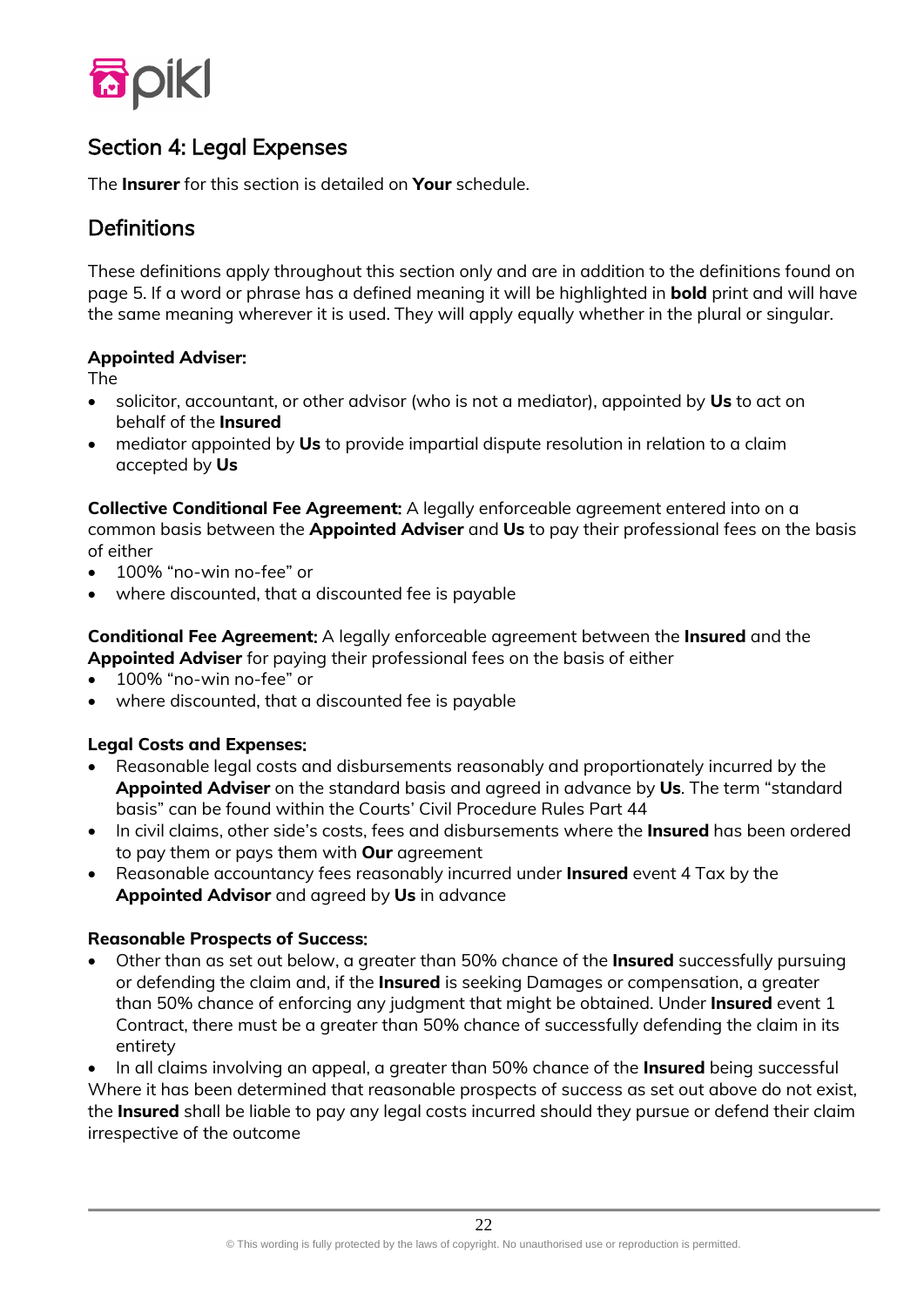

**Territorial Limits**: The United Kingdom, Channel Islands and Isle of Man

**We**/**Us**/**Our**: The **Insurer** of this section ARAG plc and is underwritten by AmTrust Europe Limited

#### **You/Your/Insured**: The **Host**

#### Insured incidents

This insurance covers **Your** Legal Costs and Expenses arising from the following **Insured** Events

Following an **Insured** Event, the **Insurer** will pay **Legal Costs and Expenses** up to £50,000 (including the cost of appeals) for all claims related by time or originating cause, subject to all of the following requirements being met:

- 1. The **Insured** Event occurs within the **Territorial Limit**
- 2. The claim
	- a) always has **Reasonable Prospects of Success**
	- b) is reported to **Us**
		- i) during the **Period of Insurance**; and
		- ii) as soon as the **Insured** first becomes aware of circumstances which could give rise to a claim
- 3. Unless there is a conflict of interest, the **Insured** always agree to use the **Appointed Advisor** chosen by **Us** in any claim before proceedings have been or need to be issued
- 4. Any dispute will be dealt with through mediation or by a court, tribunal, Advisory Conciliation and Arbitration Service or a relevant regulatory body agreed with **Us** within the **Territorial Limit**

**We** consider that a claim has been reported to **Us** when **We** have received the **Insured's** fully completed claim form

Where the Insured is seeking financial remedy and the cost of pursuing the Insured's claim is likely to be more than the any award of damages, the **Insurer** will not pay more than the value of the likely award.

| <b>What is Covered</b>                                                                                                                                                                                           | <b>What is not Covered</b>                                                                                                                                                                                                                                                                                                         |
|------------------------------------------------------------------------------------------------------------------------------------------------------------------------------------------------------------------|------------------------------------------------------------------------------------------------------------------------------------------------------------------------------------------------------------------------------------------------------------------------------------------------------------------------------------|
| Contract<br>A dispute arising out of an<br>agreement or alleged agreement<br>which has been entered into by the<br><b>Insured</b> for:<br>hiring<br>consumer<br>buying<br>or<br>(a)<br>goods or services for the | Any claim arising from or relating to:<br>the Insured's business activities, trade, venture for<br>$\bullet$<br>gain, profession or employment, other than<br><b>Hosting Activity</b><br>a dispute with a tenant or leasee where the<br><b>Insured</b> is the landlord or lessor and the tenant or<br>leasee is not a <b>Guest</b> |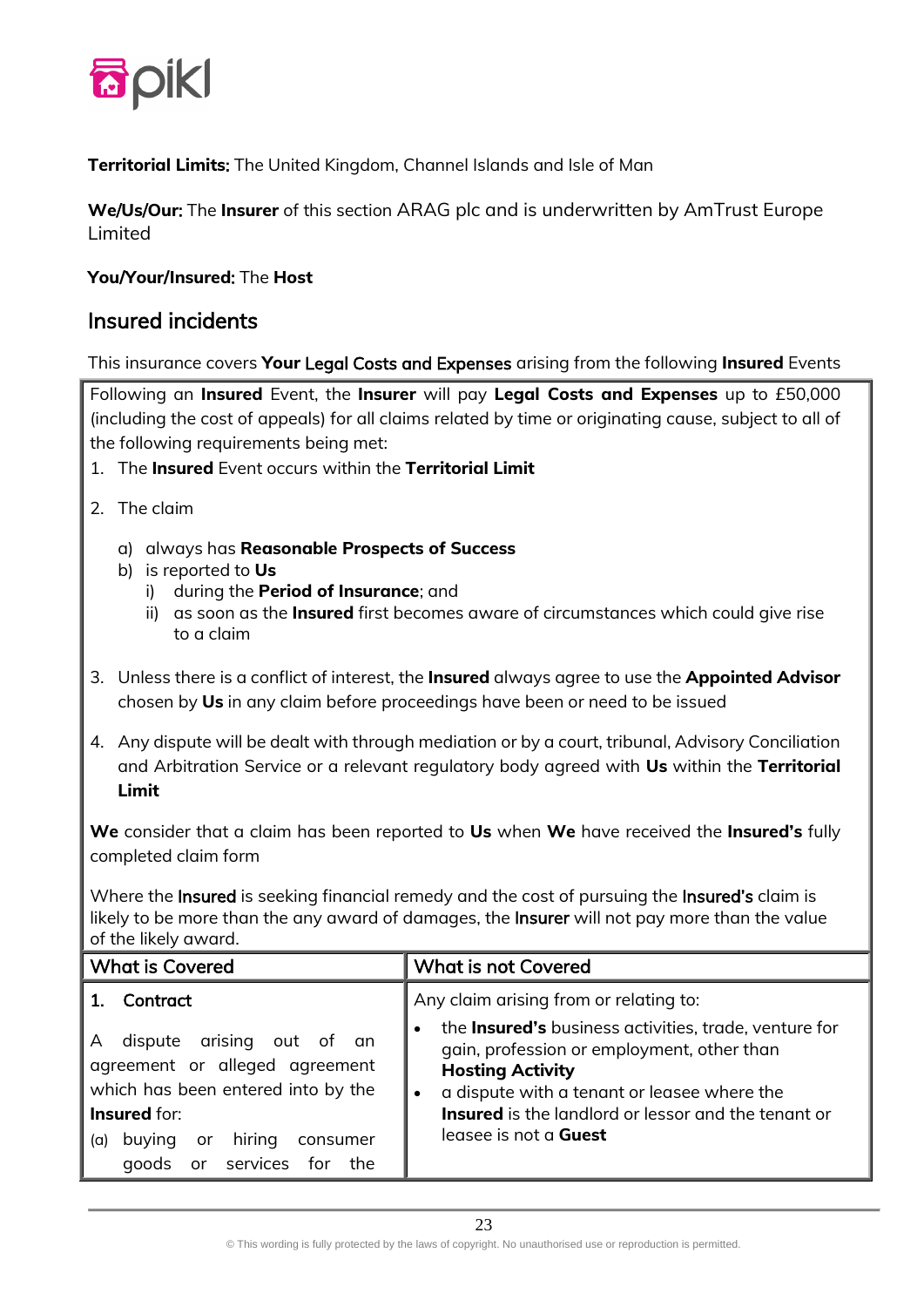

| <b>Property</b> that the<br><b>Insured</b><br><b>Insured</b> has let or intends to let<br>to Guests<br>(b) privately selling goods                                                           | loans, mortgages, pensions, or any other banking,<br>life or long-term insurance products, savings or<br>investments<br>a contract involving a motor vehicle<br>a settlement due under an insurance policy<br>construction work, or designing, converting or<br>extending any <b>Insured Property</b> where the<br>contract value exceeds £6,000 including VAT                                                                                                                                                                                                                                                          |
|----------------------------------------------------------------------------------------------------------------------------------------------------------------------------------------------|-------------------------------------------------------------------------------------------------------------------------------------------------------------------------------------------------------------------------------------------------------------------------------------------------------------------------------------------------------------------------------------------------------------------------------------------------------------------------------------------------------------------------------------------------------------------------------------------------------------------------|
| 2.<br>Repossession<br>An action to evict a Guest from Your<br>Insured Property after their agreed<br>period of stay                                                                          | Any claim arising from or relating to:<br>a contract entered into by an Insured, other than a<br>written short let agreement with Your Guest<br>a dispute with any party other than the Guest                                                                                                                                                                                                                                                                                                                                                                                                                           |
| 3.<br>Personal Injury<br>A sudden event where the actions or<br>inactions of a Guest directly cause<br>the Insured physical Bodily Injury or<br>death                                        | Any claim arising from or relating to:<br>a condition, illness or disease which develops<br>gradually or over time<br>mental injury, nervous shock, depression or<br>psychological symptoms where the Insured has<br>not sustained physical <b>Bodily Injury</b><br>defending any claim other than an appeal                                                                                                                                                                                                                                                                                                            |
| 4. Tax<br>A formal enquiry into the Insured's<br>personal tax affairs provided that all<br>returns are complete and have been<br>submitted<br>within<br>the<br>legal<br>timescales permitted | Any claim arising from or relating to:<br>tax returns where HMRC imposing a penalty, or<br>which contain careless and/or deliberate<br>misstatements or non-disclosure of income<br>a business or venture for gain of the <b>Insured</b> ,<br>other than Hosting Activity<br>circumstances where the Disclosure of Tax<br>$\bullet$<br>Avoidance Scheme Regulations apply or should<br>apply to the <b>Insured's</b> financial arrangements<br>any enquiry that concerns assets, monies or<br>wealth outside of Great Britain and Northern<br>Ireland<br>an investigation by the Fraud Investigation Service<br>of HMRC |

# Legal Expenses Exclusions

The exclusions below apply to this section in addition to General exclusions on page 9.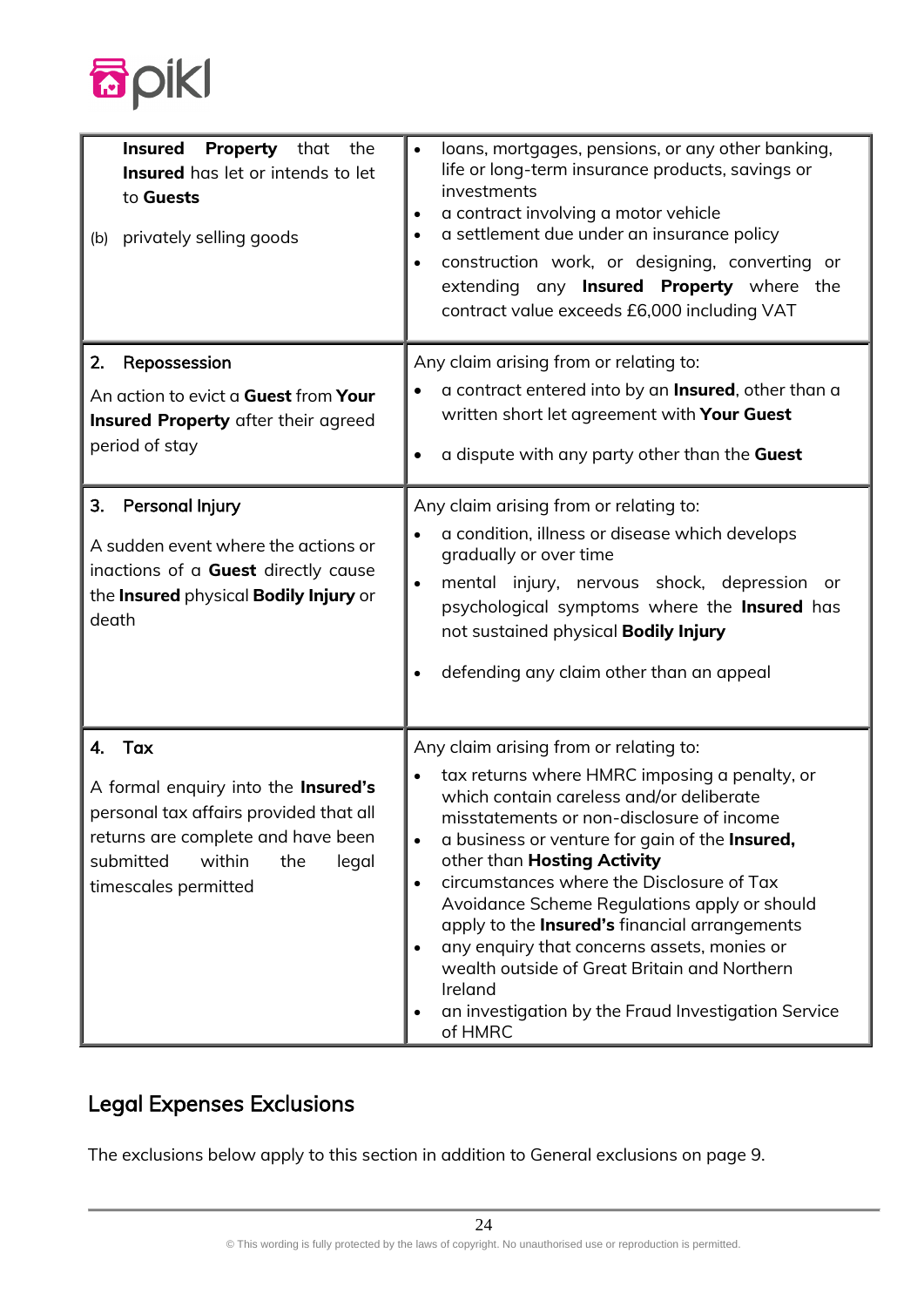

The **Insured** is not covered for any claim arising from or relating to:

- 1. **Legal Costs and Expenses** incurred without **Our** consent
- 2. any actual or alleged act or omission or dispute happening before, or existing at the start of the **Policy** and which the **Insured** believed or ought reasonably to have believed could have led to a claim under this section
- 3. an amount below £100
- 4. an allegation against the **Insured** involving:
	- a. assault, violence, or dishonesty, malicious falsehood or defamation
	- b. indecent or obscene materials
	- c. the use of alcohol or its unauthorised or unregulated manufacture, unlicensed dealing in alcohol or dealing in or using illegal drugs
	- d. illegal immigration
	- e. money laundering or bribery offences, breaches of international sanctions, fraud, or any other financial crime activities
- 5. a dispute between the **Insured's** family members
- 6. an **Insured's** deliberate or reckless act
- 7. a judicial review
- 8. a dispute arising from or relating to clinical negligence
- 9. a dispute with **Us** not dealt with under the Disputes Condition, or the **Insurer** or the company that sold this **Policy**
- 10. a group litigation order
- 11. material loss to the extent that the **Insured** is covered for the loss by an internet accommodation hosting platform's indemnity insurance
- 12. The **Insurer** will not pay any fines, penalties or compensation awarded against the **Insured**.

#### **Conditions**

The following conditions apply to this section in addition to General Conditions.

Where the **Insurer**'s risk is affected by the **Insured's** failure to keep to these conditions the **Insurer** can cancel this section of **Your Policy**, refuse a claim or withdraw from an ongoing claim. The **Insurer** also reserves the right to recover **Legal Costs and Expenses** from the **Insured** if this happens.

#### 1. **Your** Responsibilities

An **Insured** must

- a) tell the **Insurer** immediately of anything that may make it more costly or difficult for the **Appointed Advisor** to resolve the claim in the **Insured's** favour
- b) cooperate fully with **Us**, give the **Appointed Advisor** any instructions **We** require, and keep them updated with the progress of the claim and not hinder them
- c) take reasonable steps to claim back **Legal Costs and Expenses** and, where recovered, pay them to the **Insurer**
- d) keep **Legal Costs and Expenses** as low as possible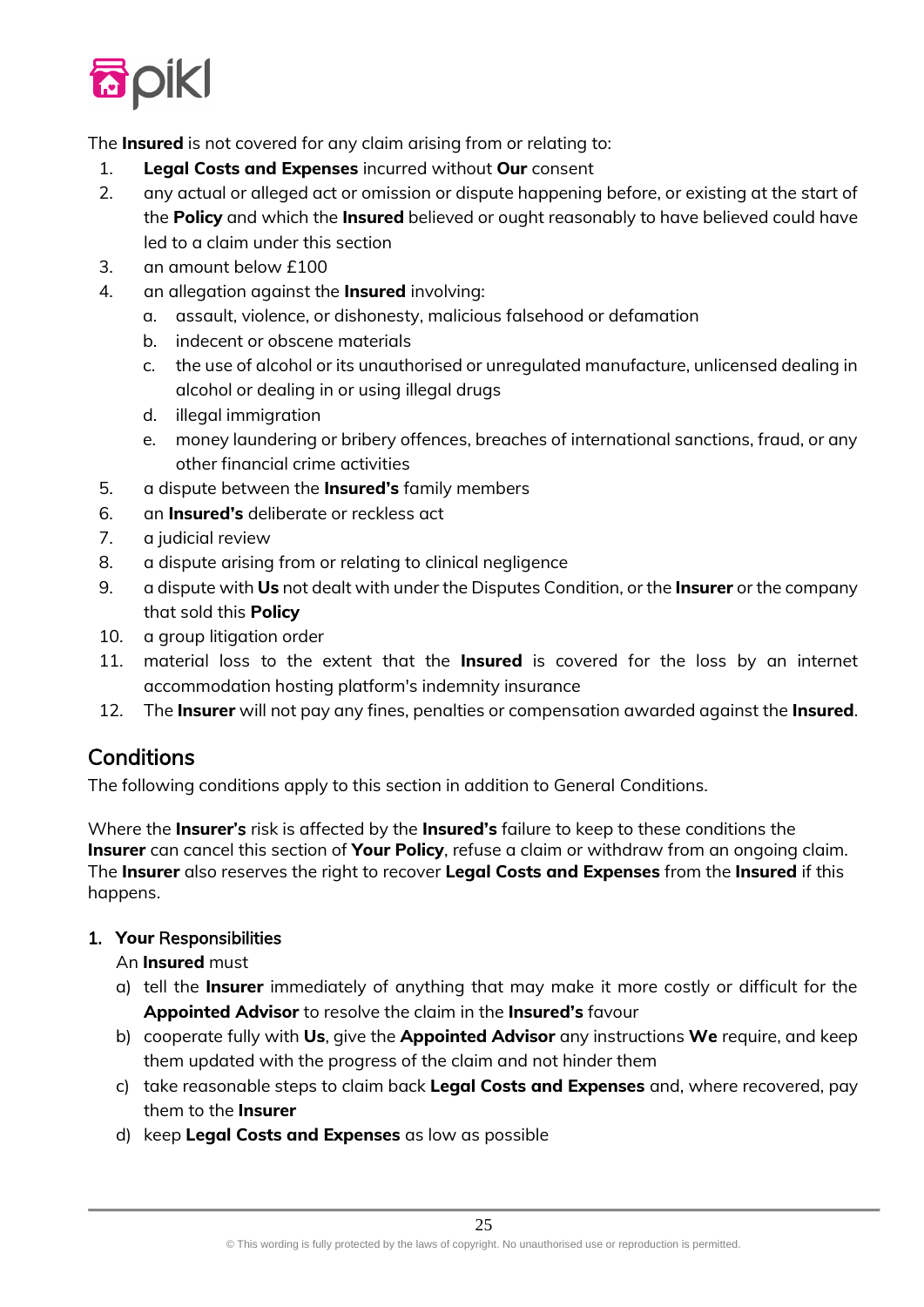

e) allow the **Insurer** at any time to take over any claim and conduct in the **Insured's** name, any claim

#### 2. Freedom to choose an appointed advisor

- a) In certain circumstances as set out in 2b) below the **Insured** may choose an **Appointed Advisor**. In all other cases no right exists and **We** shall choose the **Appointed Advisor**
- b) If
	- i) a suitably qualified advisor considers that it has become necessary to issue proceedings or proceedings are issued against an **Insured**, or
	- ii) there is a conflict of interest

the **Insured** may choose a qualified **Appointed Advisor**

- c) Where the **Insured** wishes to exercise the right to choose, the **Insured** must write to with their preferred representative's contact details and cost
- d) Where the **Insured** chooses to use their preferred representative, the **Insurer** will not pay more than **We** agree to pay a solicitor from **Our** panel. (**Our** panel solicitor firms are chosen with care and **We** agree special terms with them which may be less than the rates available from other firms.)
- e) If the **Insured** dismisses the **Appointed Advisor** without good reason, or withdraws from the claim without **Our** written agreement, or if the **Appointed Advisor** refuses with good reason to continue acting for the **Insured**, the **Insurer**'s liability in respect of that claim will end immediately
- f) In respect of a claim under **Insured** Events 1 Contract or 3 Personal Injury, the **Insured** must enter into a **Conditional Fee Agreement** (unless the **Appointed Advisor** has entered into a **Collective Conditional Fee Agreement**), where legally permitted

#### 3. Consent

- a) The **Insured** must agree to **Us** having sight of the **Appointed Advisor's** file relating to the **Insured's** claim. The **Insured** is considered to have provided consent to **Us** or **Our** appointed agent to have sight of their file for auditing and quality control purposes
- b) An **Insured** must have **Your** agreement to claim under this section

#### 4. Settlement

- a) The **Insurer** can settle the claim by paying the reasonable value of the **Insured's** claim
- b) The **Insured** must not negotiate or settle the claim without **Our** written agreement
- c) If the **Insured** refuses to settle the claim following advice to do so from the **Appointed Advisor**, the **Insurer** reserves the right to refuse to pay further costs

#### 5. Barrister's Opinion

**We** may require the **Insured** to obtain and pay for an opinion from a barrister if a dispute arises regarding the merits or value of the claim. If the opinion supports the **Insured**, then the **Insurer** will reimburse the reasonable costs of that opinion. If that opinion conflicts with advice obtained by **Us**, then the **Insurer** will pay for a final opinion which will be binding on the **Insured** and **Us**. This does not affect the **Insured's** right in the Disputes Condition below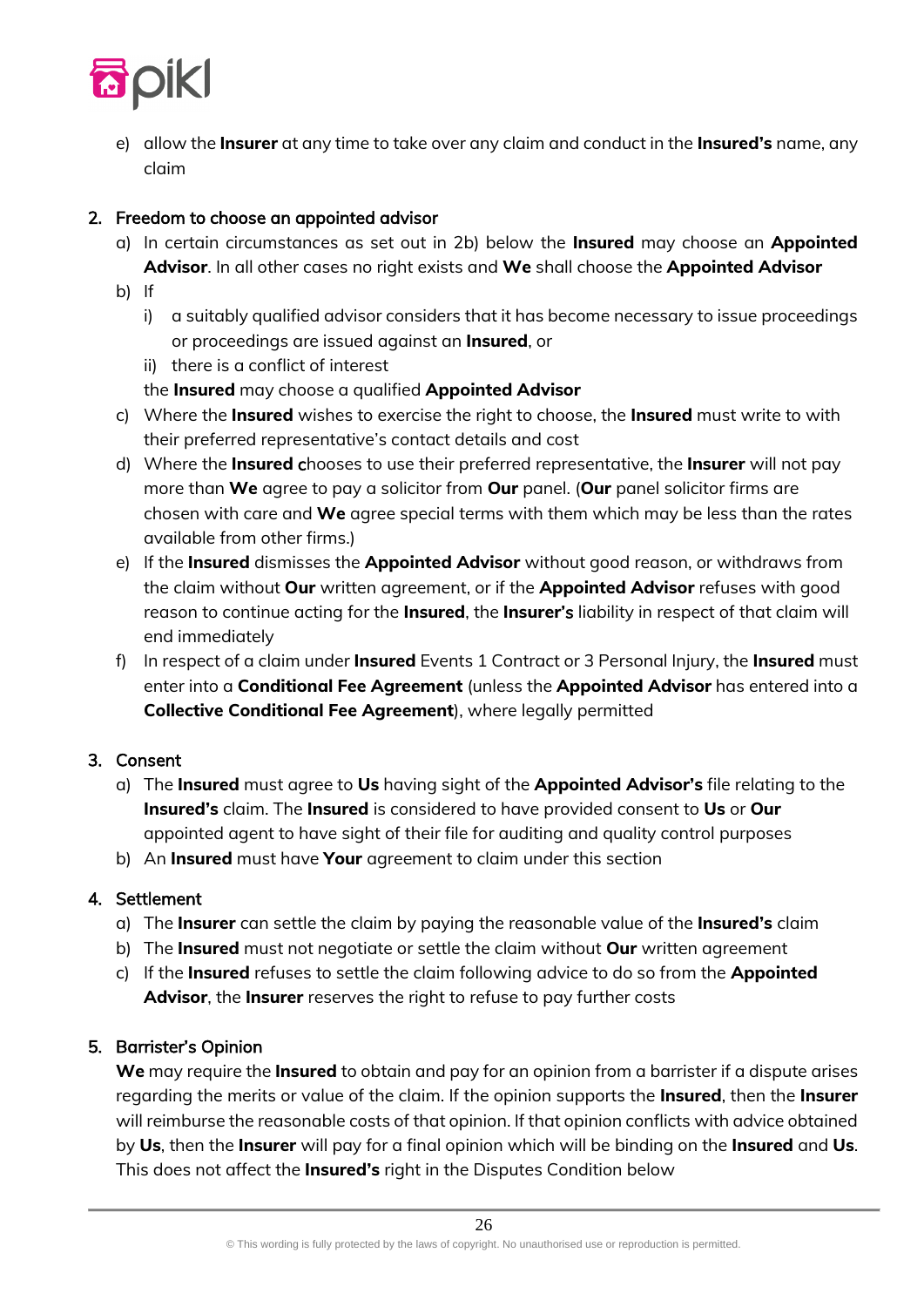

#### 6. Disputes

If any dispute between the **Insured** and **Us** arises from this section, the **Insured** can make a complaint to **Us** as described on **Your** schedule and **We** will try to resolve the matter. If **We** are unable to satisfy the **Insured's** concerns the **Insured** can ask the Financial Ombudsman Service to arbitrate over the complaint

#### 7. Other Insurance

The **Insurer** will not pay more than their fair share (rateable proportion) for any claim covered by another **Policy**, or any claim that would have been covered by any other policy if this **Policy** did not exist

#### 8. Fraudulent Claims and Claims Tainted by Dishonesty

- a) If an **Insured** makes any claim which is fraudulent or false, this section of the **Policy** shall become void and all benefit under it will be lost
- b) An **Insured** shall at all times be entirely truthful and open in any evidence, disclosure or statement they give and shall act with complete honesty and integrity throughout. Where, on the balance of probabilities and having considered carefully all the facts of the claim, it appears that the **Insured** has breached this condition and that the breach has:
	- 1. affected **Our** assessment of **Reasonable Prospects of Success**, and/or
	- 2. prejudiced any part the outcome of the **Insured's** claim

the **Insurer** shall have no liability for **Legal Costs and Expenses** incurred from the date of the **Insured's** breach

#### 9. Acts of Parliament

All legal instruments, bodies and rules referred to within this section shall include the equivalent in Wales, Scotland, Northern Ireland, the Isle of Man and the Channel Islands and any subsequent amendment or replacement legislation

### **Helplines**

The services under this Section are available to **You** during the **Period of Insurance**.

All helplines are subject to fair and reasonable use. The level of fair usage will depend on individual circumstances. However, if **Our** advisors consider that **Your** helpline usage is becoming excessive they will tell **You**. If following that warning usage is not reduced to a more reasonable level, **We** can refuse to accept further calls.

Legal and Tax Advice - Please call 0344 571 7978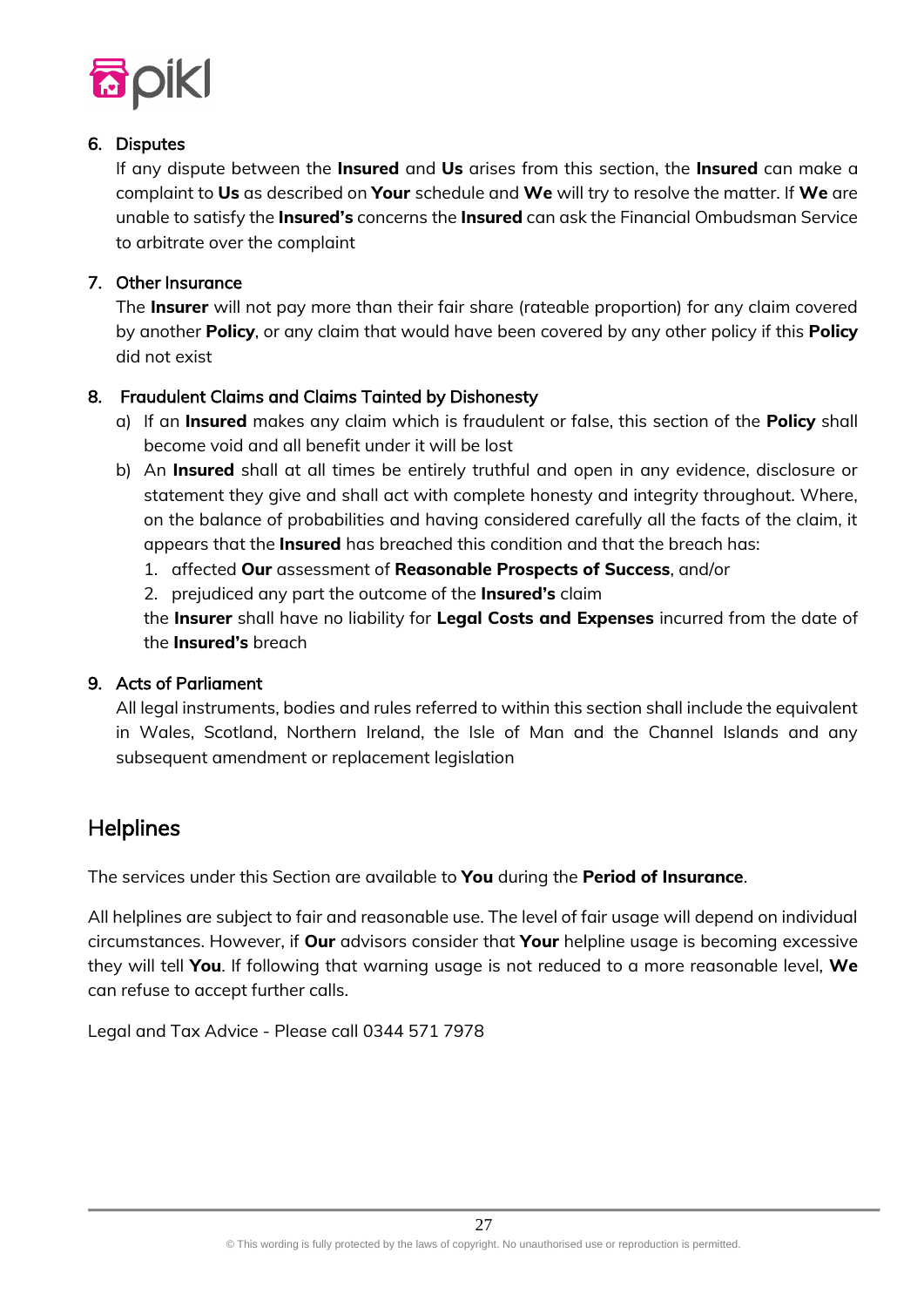

If **You** have a legal or tax problem **We** recommend that **You** call **Our** confidential legal and tax advice helpline. Legal advice is available 24 hours a day, 365 days of the year, and tax advice is available between 9am and 5pm on weekdays (except bank holidays). **We** give advice about personal legal matters (including **Hosting Activity**) within UK and EU law or personal tax matters within the UK. **Your** query will be dealt with by a qualified specialist who is experienced in handling legal and tax-related matters. Use of this service does not constitute reporting of a claim.